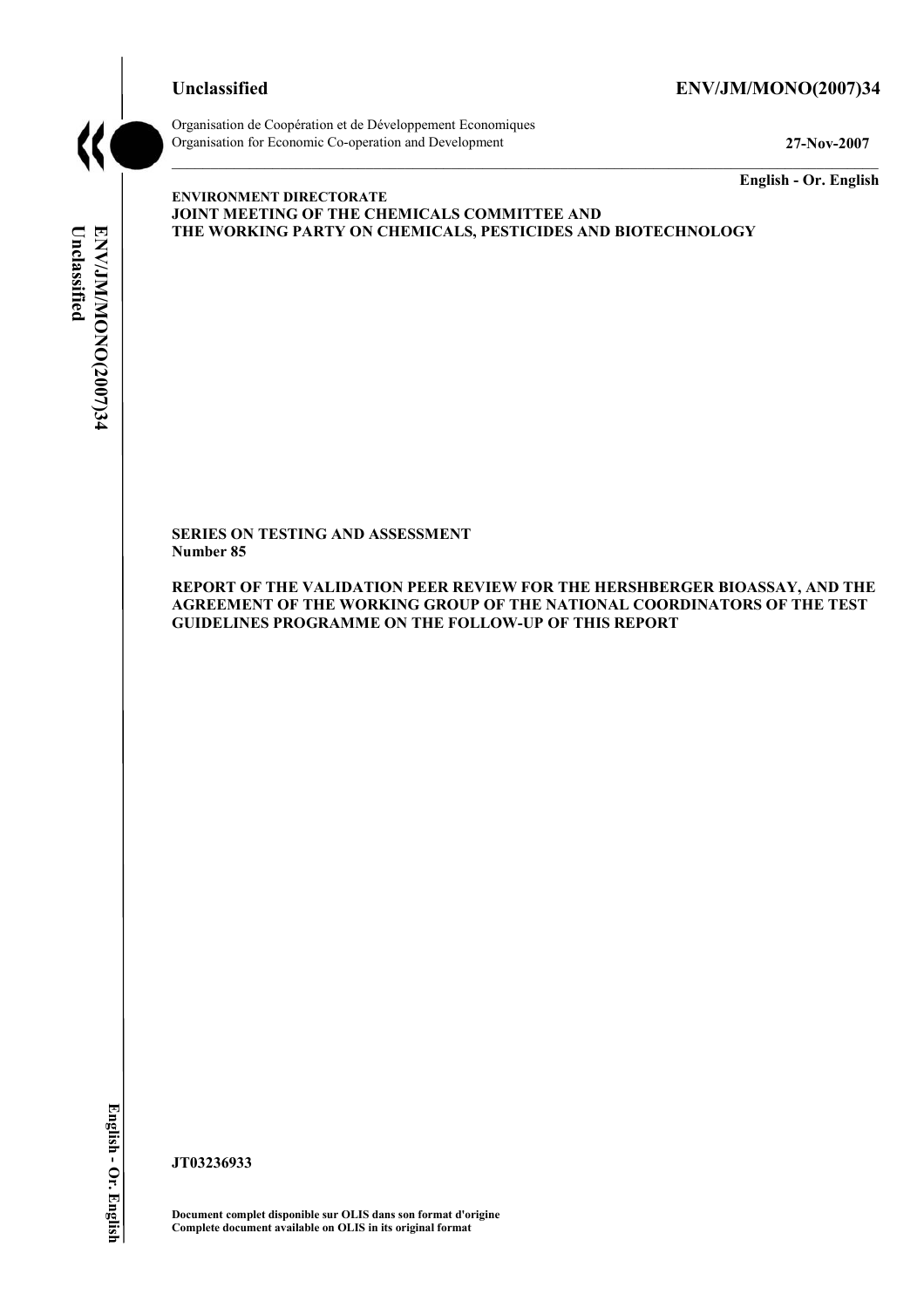ENV/JM/MONO(2007)34

 **OECD Environment Health and Safety Publications** 

**Series on Testing and Assessment** 

**No. 85** 

# **REPORT OF THE VALIDATION PEER REVIEW FOR THE HERSHBERGER BIOASSAY, AND AGREEMENT OF THE WORKING GROUP OF THE NATIONAL COORDINATORS OF THE TEST GUIDELINES PROGRAMME ON THE FOLLOW-UP OF THIS REPORT**



**Paris 2007**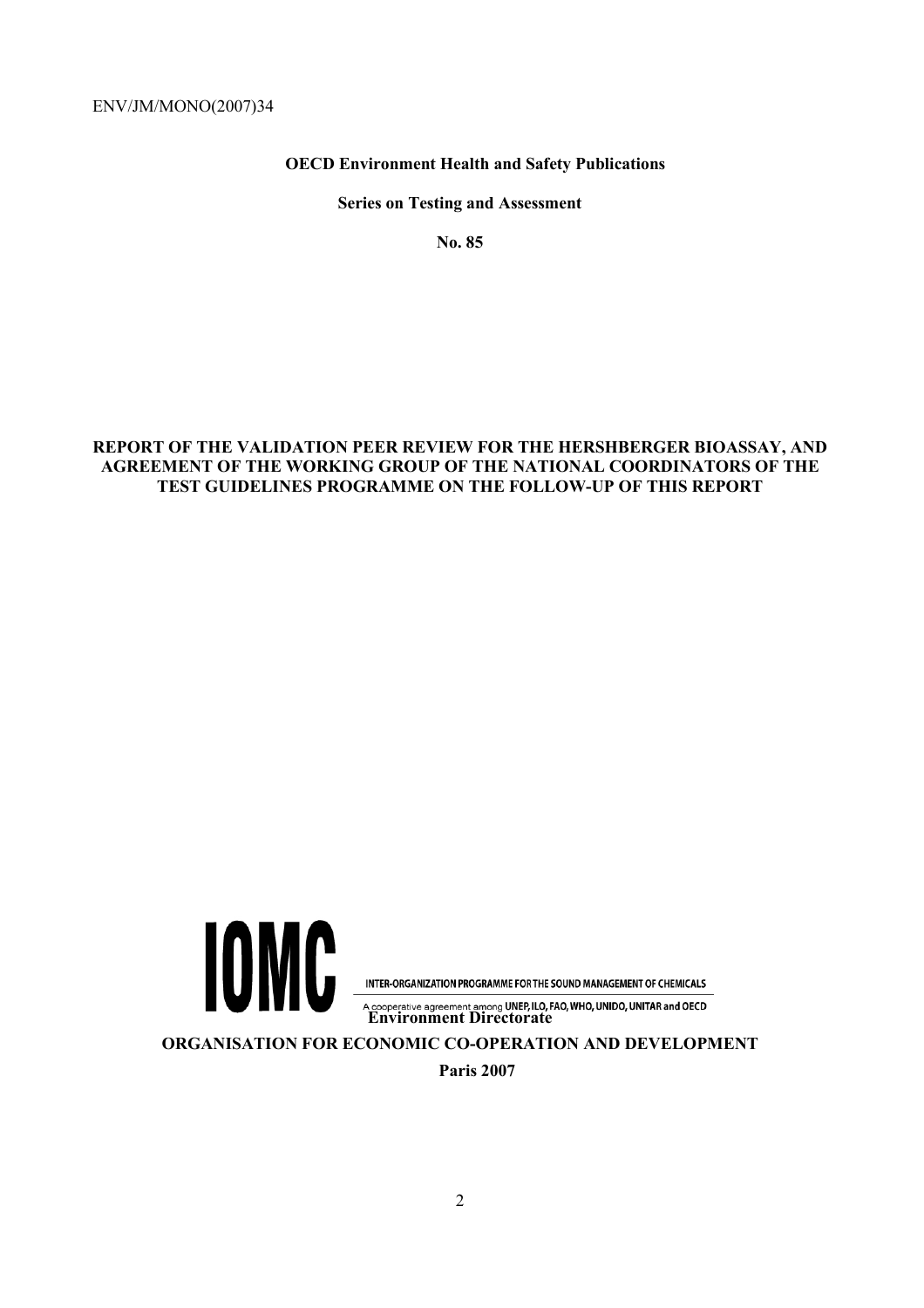## **Also published in the Series on Testing and Assessment:**

No. 1, *Guidance Document for the Development of OECD Guidelines for Testing of Chemicals (1993; reformatted 1995, revised 2006)*

No. 2, *Detailed Review Paper on Biodegradability Testing (1995)*

No. 3, *Guidance Document for Aquatic Effects Assessment (1995)* 

No. 4, *Report of the OECD Workshop on Environmental Hazard/Risk Assessment (1995)*

No. 5, *Report of the SETAC/OECD Workshop on Avian Toxicity Testing (1996)*

No. 6, *Report of the Final Ring-test of the Daphnia magna Reproduction Test (1997)*

No. 7, *Guidance Document on Direct Phototransformation of Chemicals in Water (1997)* 

No. 8, *Report of the OECD Workshop on Sharing Information about New Industrial Chemicals Assessment (1997)*

No. 9, *Guidance Document for the Conduct of Studies of Occupational Exposure to Pesticides during Agricultural Application (1997)*

No. 10, *Report of the OECD Workshop on Statistical Analysis of Aquatic Toxicity Data (1998)*

No. 11, *Detailed Review Paper on Aquatic Testing Methods for Pesticides and industrial Chemicals (1998)*

No. 12, *Detailed Review Document on Classification Systems for Germ Cell Mutagenicity in OECD Member Countries (1998)*

No. 13, *Detailed Review Document on Classification Systems for Sensitising Substances in OECD Member Countries 1998)*

No. 14, *Detailed Review Document on Classification Systems for Eye Irritation/Corrosion in OECD Member Countries (1998)*

No. 15, *Detailed Review Document on Classification Systems for Reproductive Toxicity in OECD Member Countries (1998)*

No. 16, *Detailed Review Document on Classification Systems for Skin Irritation/Corrosion in OECD Member Countries (1998)*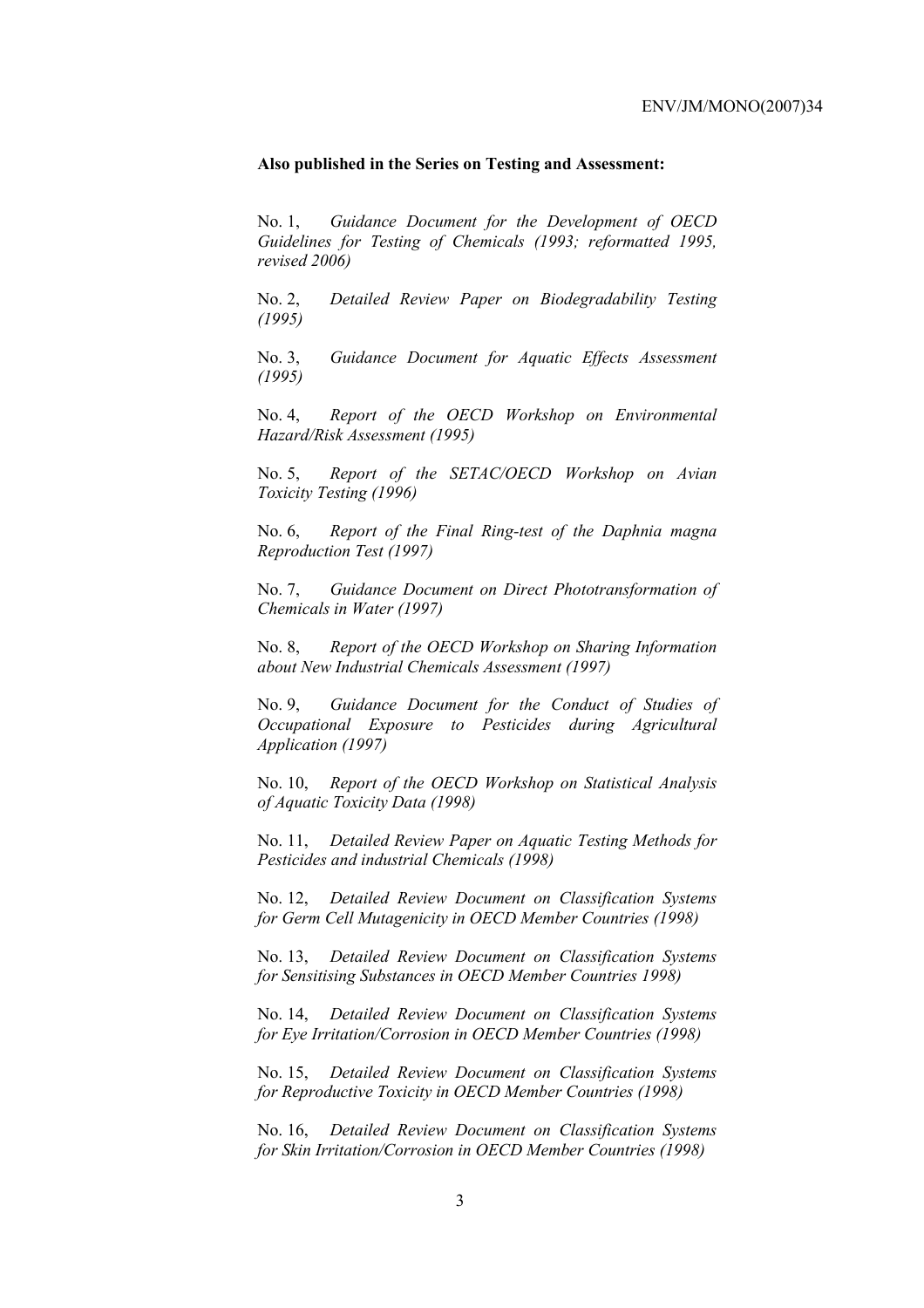No. 17, *Environmental Exposure Assessment Strategies for Existing Industrial Chemicals in OECD Member Countries (1999)*

No. 18, *Report of the OECD Workshop on Improving the Use of Monitoring Data in the Exposure Assessment of Industrial Chemicals (2000)*

No. 19, *Guidance Document on the Recognition, Assessment and Use of Clinical Signs as Humane Endpoints for Experimental Animals used in Safety Evaluation (1999)*

No. 20, *Revised Draft Guidance Document for Neurotoxicity Testing (2004)*

No. 21, *Detailed Review Paper: Appraisal of Test Methods for Sex Hormone Disrupting Chemicals (2000)*

No. 22, *Guidance Document for the Performance of Out-door Monolith Lysimeter Studies (2000)*

No. 23, *Guidance Document on Aquatic Toxicity Testing of Difficult Substances and Mixtures (2000)*

No. 24, *Guidance Document on Acute Oral Toxicity Testing (2001)*

No. 25, *Detailed Review Document on Hazard Classification Systems for Specifics Target Organ Systemic Toxicity Repeated Exposure in OECD Member Countries (2001)*

No. 26, *Revised Analysis of Responses Received from Member Countries to the Questionnaire on Regulatory Acute Toxicity Data Needs (2001)*

No 27, *Guidance Document on the Use of the Harmonised System for the Classification of Chemicals Which are Hazardous for the Aquatic Environment (2001)*

No 28, *Guidance Document for the Conduct of Skin Absorption Studies (2004)*

No 29, *Guidance Document on Transformation/Dissolution of Metals and Metal Compounds in Aqueous Media (2001)*

No 30, *Detailed Review Document on Hazard Classification Systems for Mixtures (2001)*

No 31, *Detailed Review Paper on Non-Genotoxic Carcinogens Detection: The Performance of In-Vitro Cell Transformation Assays (2007)*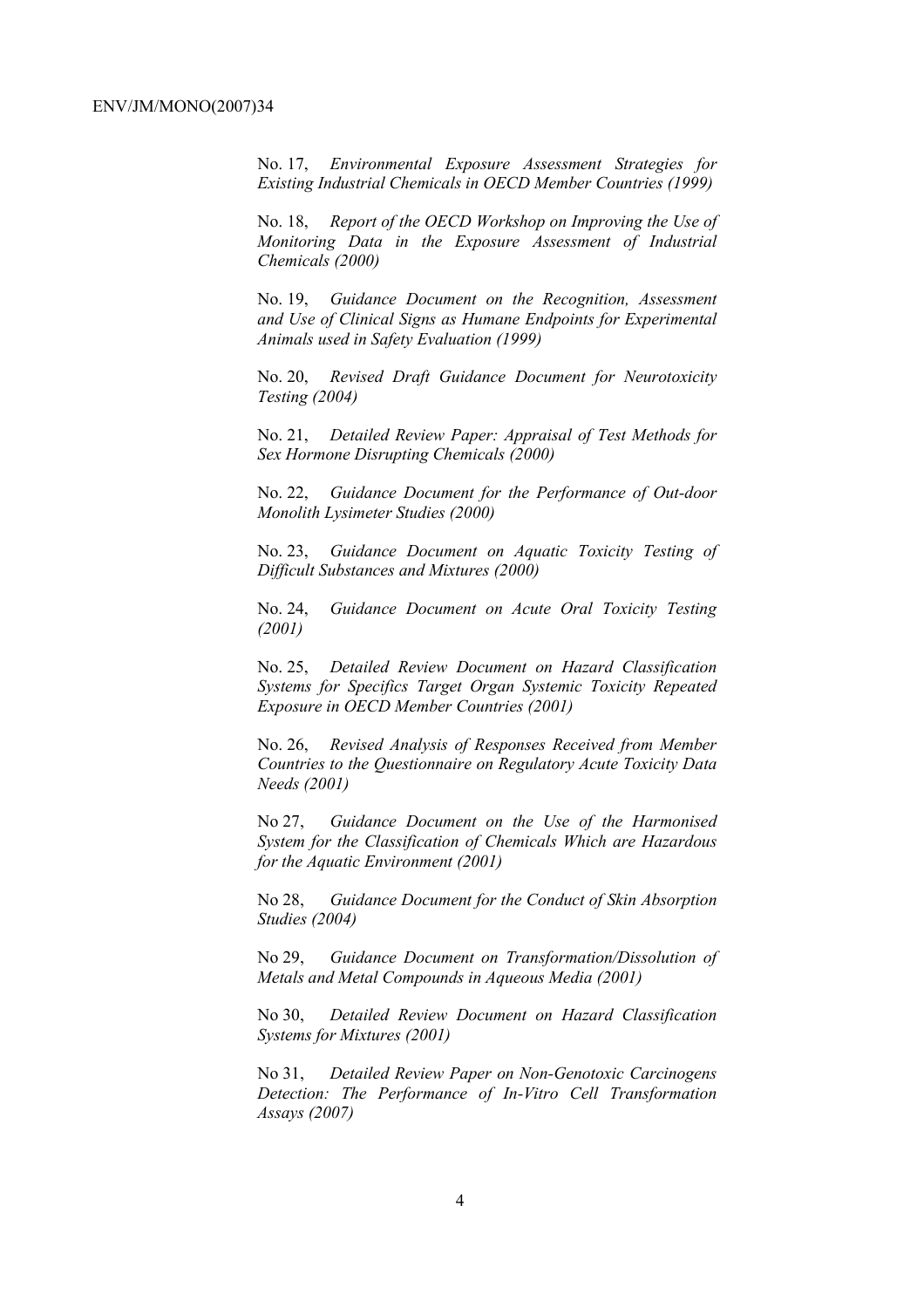No. 32, *Guidance Notes for Analysis and Evaluation of Repeat-Dose Toxicity Studies (2000)*

No. 33, *Harmonised Integrated Classification System for Human Health and Environmental Hazards of Chemical Substances and Mixtures (2001)*

No. 34, *Guidance Document on the Development, Validation and Regulatory Acceptance of New and Updated Internationally Acceptable Test Methods in Hazard Assessment (2005)*

No. 35, *Guidance notes for analysis and evaluation of chronic toxicity and carcinogenicity studies (2002)*

No. 36, *Report of the OECD/UNEP Workshop on the use of Multimedia Models for estimating overall Environmental Persistence and long range Transport in the context of PBTS/POPS Assessment (2002)*

No. 37, *Detailed Review Document on Classification Systems for Substances Which Pose an Aspiration Hazard (2002)*

No. 38, *Detailed Background Review of the Uterotrophic Assay Summary of the Available Literature in Support of the Project of the OECD Task Force on Endocrine Disrupters Testing and Assessment (EDTA) to Standardise and Validate the Uterotrophic Assay (2003)*

No. 39, *Guidance Document on Acute Inhalation Toxicity Testing (in preparation)*

No. 40, *Detailed Review Document on Classification in OECD Member Countries of Substances and Mixtures Which Cause Respiratory Tract Irritation and Corrosion (2003)*

No. 41, *Detailed Review Document on Classification in OECD Member Countries of Substances and Mixtures which in Contact with Water Release Toxic Gases (2003)*

No. 42, *Guidance Document on Reporting Summary Information on Environmental, Occupational and Consumer Exposure (2003)*

No. 43, *Draft Guidance Document on Reproductive Toxicity Testing and Assessment (in preparation)*

No. 44, *Description of Selected Key Generic Terms Used in Chemical Hazard/Risk Assessment (2003)* 

No. 45, *Guidance Document on the Use of Multimedia Models for Estimating Overall Environmental Persistence and Long-range Transport (2004)*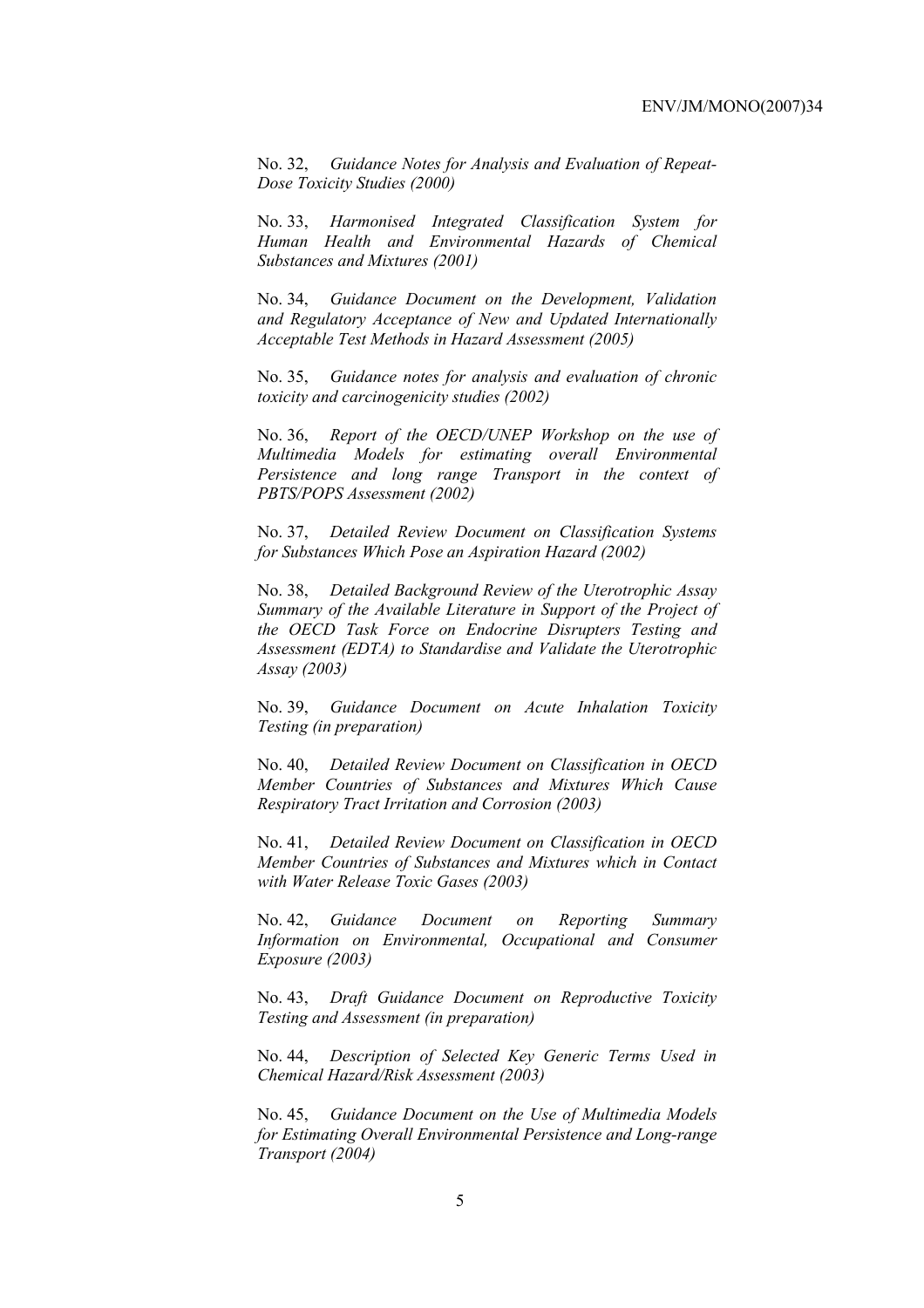No. 46*, Detailed Review Paper on Amphibian Metamorphosis Assay for the Detection of Thyroid Active Substances (2004)* 

No. 47, *Detailed Review Paper on Fish Screening Assays for the Detection of Endocrine Active Substances (2004)* 

No. 48, *New Chemical Assessment Comparisons and Implications for Work Sharing (2004)* 

No. 49, *Report from the Expert Group on (Quantitative) Structure-Activity Relationships [(Q)SARs] on the Principles for the Validation of (Q)SARs (2004)* 

No. 50, *Report of the OECD/IPCS Workshop on Toxicogenomics (2005)* 

No. 51, *Approaches to Exposure Assessment in OECD Member Countries: Report from the Policy Dialogue on Exposure Assessment in June 2005 (2006)* 

No. 52, *Comparison of emission estimation methods used in Pollutant Release and Transfer Registers (PRTRs) and Emission Scenario Documents (ESDs): Case study of pulp and paper and textile sectors (2006)* 

No. 53, *Guidance Document on Simulated Freshwater Lentic Field Tests (Outdoor Microcosms and Mesocosms) (2006)* 

No. 54*, Current Approaches in the Statistical Analysis of Ecotoxicity Data: A Guidance to Application (2006)* 

No. 55, *Detailed Review Paper on Aquatic Arthropods in Life Cycle Toxicity Tests with an Emphasis on Developmental, Reproductive and Endocrine Disruptive Effects (2006)* 

No. 56, *Guidance Document on the Breakdown of Organic Matter in Litter Bags (2006)* 

No. 57, *Detailed Review Paper on Thyroid Hormone Disruption Assays (2006)* 

No. 58, *Report on the Regulatory Uses and Applications in OECD Member Countries of (Quantitative) Structure-Activity Relationship [(Q)SAR] Models in the Assessment of New and Existing Chemicals (2006)* 

No. 59, *Report of the Validation of the Updated Test Guideline 407: Repeat Dose 28-Day Oral Toxicity Study in Laboratory Rats (2006)*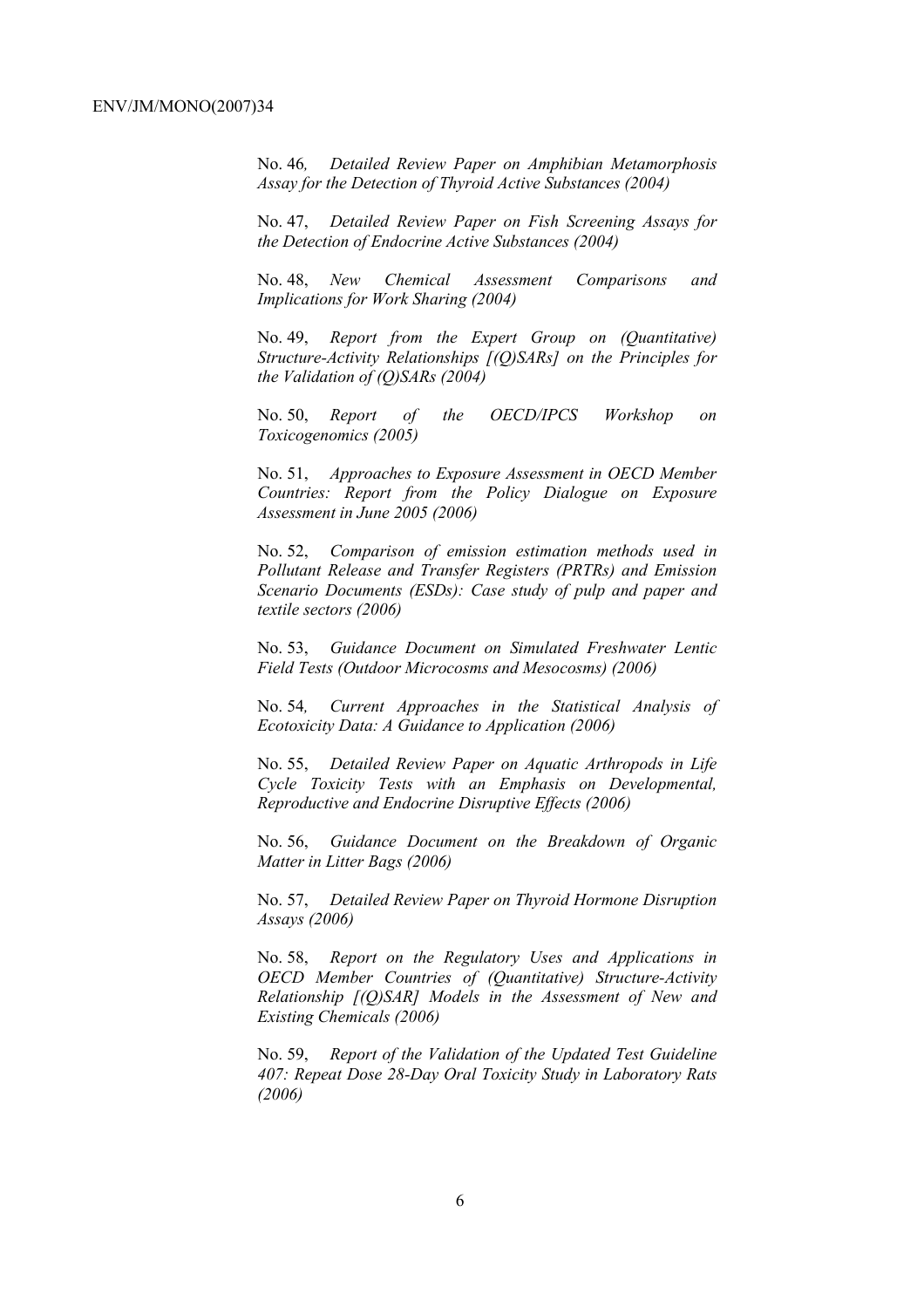No. 60, *Report of the Initial Work Towards the Validation of the 21-Day Fish Screening Assay for the Detection of Endocrine Active Substances (Phase 1A) (2006)* 

No. 61, *Report of the Validation of the 21-Day Fish Screening Assay fort he Detection of Endocrine Active Substances (Phase 1B) (2006)* 

No. 62, *Final OECD Report of the Initial Work Towards the Validation of the Rat Hershberger Assay : Phase-1, Androgenic Response to Testosterone Propionate, and Anti-Androgenic Effects of Flutamide (2006)* 

No. 63, *Guidance Document on the Definition of Residue (2006)* 

No. 64, *Guidance Document on Overview of Residue Chemistry Studies (2006)* 

No. 65, *OECD Report of the Initial Work Towards the Validation of the Rodent Utertrophic Assay - Phase 1 (2006)* 

No. 66, *OECD Report of the Validation of the Rodent Uterotrophic Bioassay: Phase 2. Testing of Potent and Weak Oestrogen Agonists by Multiple Laboratories (2006)* 

No. 67, *Additional data supporting the Test Guideline on the Uterotrophic Bioassay in rodents (2007)* 

No. 68, *Summary Report of the Uterotrophic Bioassay Peer Review Panel, including Agreement of the Working Group of the National Coordinators of the Test Guidelines Programme on the follow up of this report (2006)* 

No. 69, *Guidance Document on the Validation of (Quantitative) Structure-Activity Relationship [(Q)SAR] Models (2007)* 

No. 70, *Report on the Preparation of GHS Implementation by the OECD Countries (2007)*

No. 71, *Guidance Document on the Uterotrophic Bioassay - Procedure to Test for Antioestrogenicity (2007)*

No. 72, *Guidance Document on Pesticide Residue Analytical Methods (2007)* 

No. 73, *Report of the Validation of the Rat Hershberger Assay: Phase 3: Coded Testing of Androgen Agonists, Androgen Antagonists and Negative Reference Chemicals by Multiple Laboratories. Surgical Castrate Model Protocol (2007)* 

No. 74, *Detailed Review Paper for Avian Two-generation Toxicity Testing (2007)*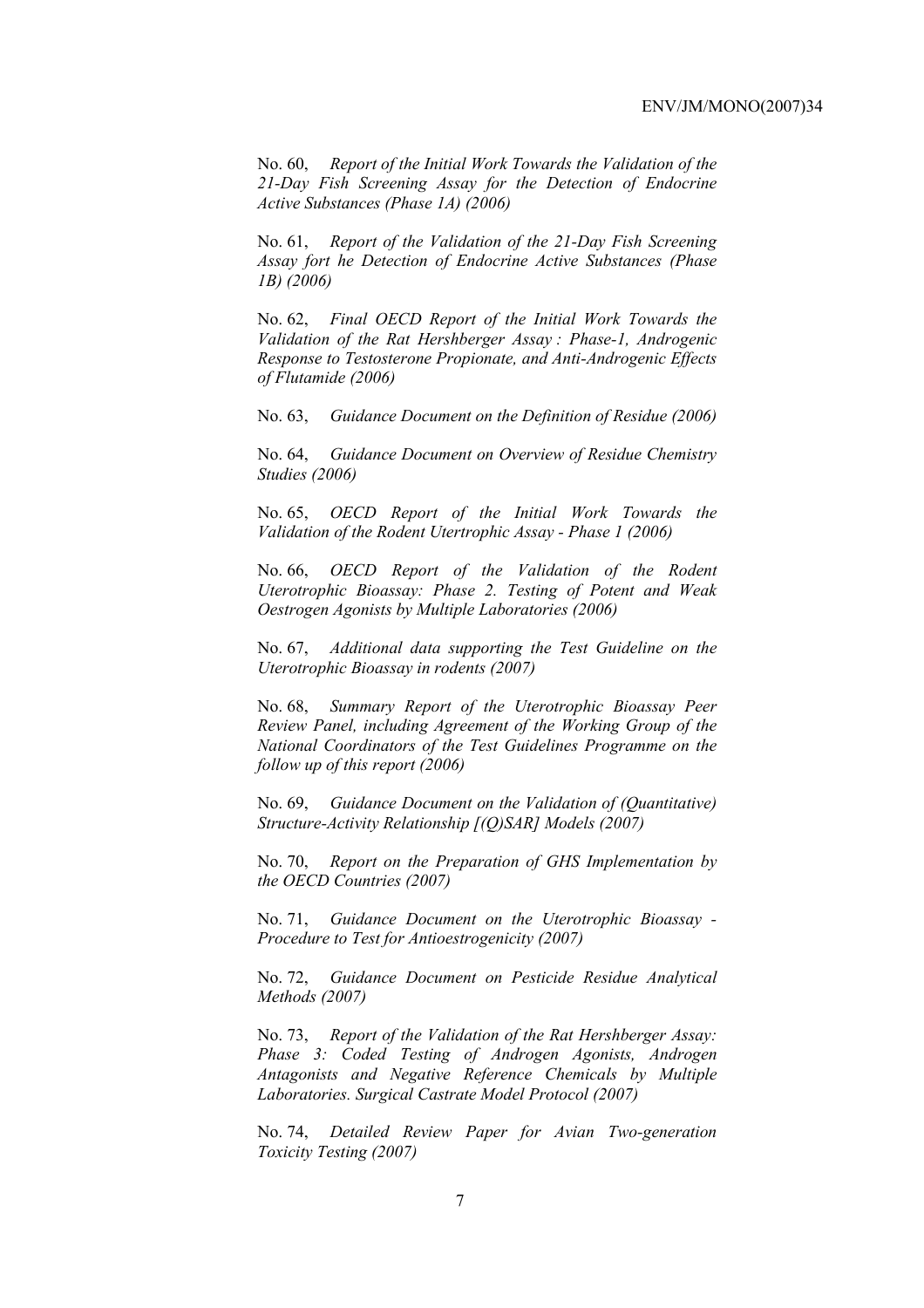No. 75, *Guidance Document on the Honey Bee (Apis Mellifera L.) Brood test Under Semi-field Conditions (2007)* 

No. 76, *Final Report of the Validation of the Amphibian Metamorphosis Assay for the Detection of Thyroid Active Substances: Phase 1 - Optimisation of the Test Protocol (2007)* 

No. 77, *Final Report of the Validation of the Amphibian Metamorphosis Assay: Phase 2 - Multi-chemical Interlaboratory Study (2007)* 

No. 78, *Final report of the Validation of the 21-day Fish Screening Assay for the Detection of Endocrine Active Substances. Phase 2: Testing Negative Substances (2007)* 

No. 79, *Validation Report of the Full Life-cycle Test with the Harpacticoid Copepods Nitocra Spinipes and Amphiascus Tenuiremis and the Calanoid Copepod Acartia Tonsa - Phase 1 (2007)* 

No. 80, *Guidance on Grouping of Chemicals (2007)* 

No.81*, Summary Report of the Validation Peer Review for the Updated Test Guideline 407, and Agreement of the Working Group of National Coordinators of the Test Guidelines Programme on the follow-up of this report (2007)* 

No.82, *Guidance Document on Amphibian Thyroid Histology (2007)* 

No.83, *Summary Report of the Peer Review Panel on the Stably Transfected Transcriptional Activation Assay for Detecting Estrogenic Activity of Chemicals, and Agreement of the Working Group of the National Coordinators of the Test Guidelines Programme on the Follow-up of this Report (2007)* 

No.84 *Report on the Workshop on the Application of the GHS Classification Criteria to HPV Chemicals, 5-6 July Bern Switzerland (2007)* 

No.85 *Report of the Validation Peer Review for the Hershberger Bioassay, and Agreement of the Working Group of the National Coordinators of the Test Guidelines Programme on the Follow-up of this Report* 

### **© OECD 2007**

Applications for permission to reproduce or translate all or part of this material should be made to: Head of Publications Service, OECD, 2 rue André-Pascal, 75775 Paris Cedex 16, France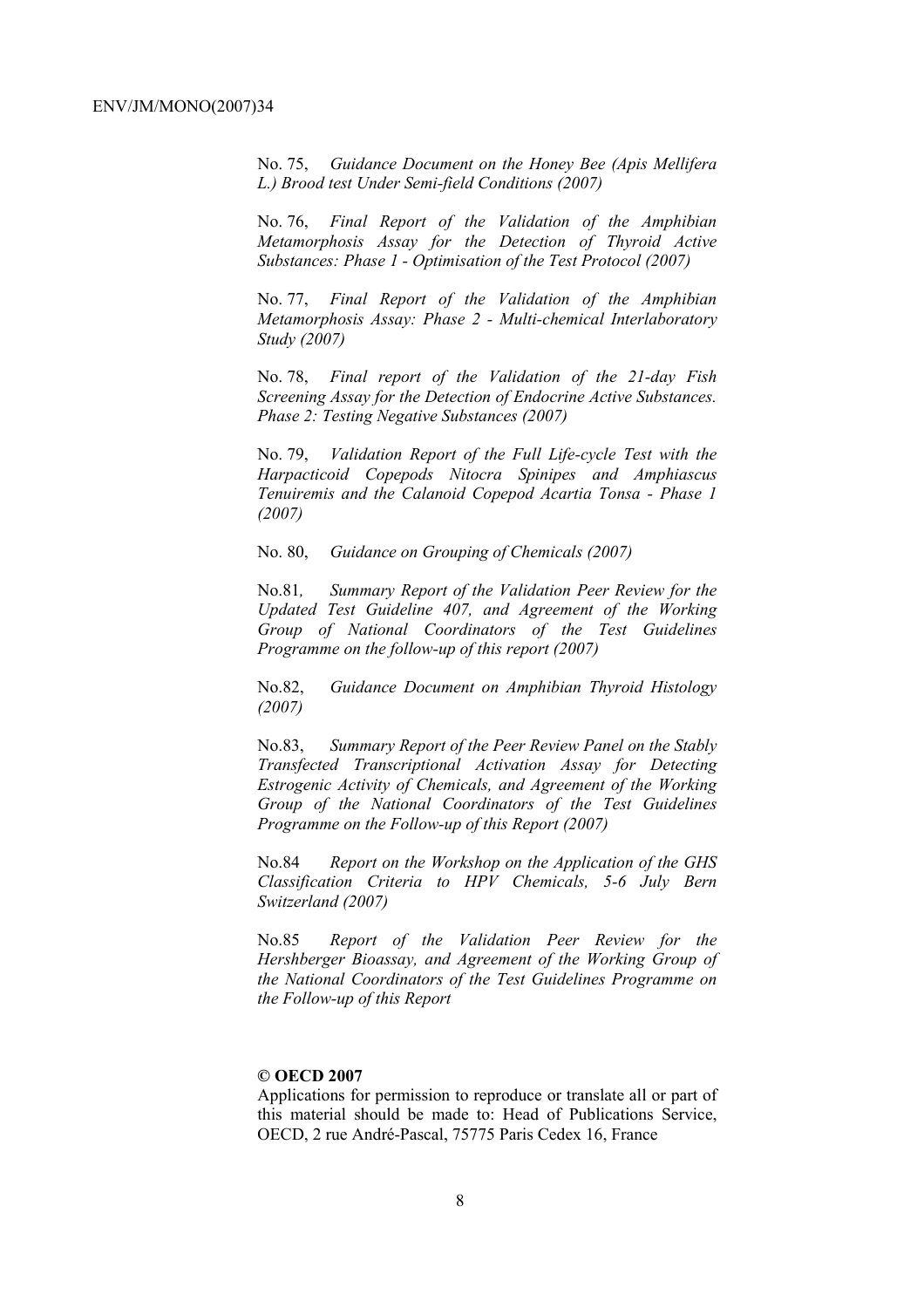# **About the OECD**

The Organisation for Economic Co-operation and Development (OECD) is an intergovernmental organisation in which representatives of 30 industrialised countries in North America, Europe and the Asia and Pacific region, as well as the European Commission, meet to co-ordinate and harmonise policies, discuss issues of mutual concern, and work together to respond to international problems. Most of the OECD's work is carried out by more than 200 specialised committees and working groups composed of member country delegates. Observers from several countries with special status at the OECD, and from interested international organisations, attend many of the OECD's workshops and other meetings. Committees and working groups are served by the OECD Secretariat, located in Paris, France, which is organised into directorates and divisions.

The Environment, Health and Safety Division publishes free-of-charge documents in ten different series: **Testing and Assessment; Good Laboratory Practice and Compliance Monitoring; Pesticides and Biocides; Risk Management; Harmonisation of Regulatory Oversight in Biotechnology; Safety of Novel Foods and Feeds; Chemical Accidents; Pollutant Release and Transfer Registers; Emission Scenario Documents; and the Safety of Manufactured Nanomaterials.** More information about the Environment, Health and Safety Programme and EHS publications is available on the OECD's World Wide Web site (http://www.oecd.org/ehs/).

*This publication was produced within the framework of the Inter-Organisation Programme for the Sound Management of Chemicals (IOMC).* 

**The Inter-Organisation Programme for the Sound Management of Chemicals (IOMC) was established in 1995 following recommendations made by the 1992 UN Conference on Environment and Development to strengthen co-operation and increase international coordination in the field of chemical safety. The participating organisations are FAO, ILO, OECD, UNEP, UNIDO, UNITAR and WHO. The World Bank and UNDP are observers. The purpose of the IOMC is to promote co-ordination of the policies and activities pursued by the Participating Organisations, jointly or separately, to achieve the sound management of chemicals in relation to human health and the environment.**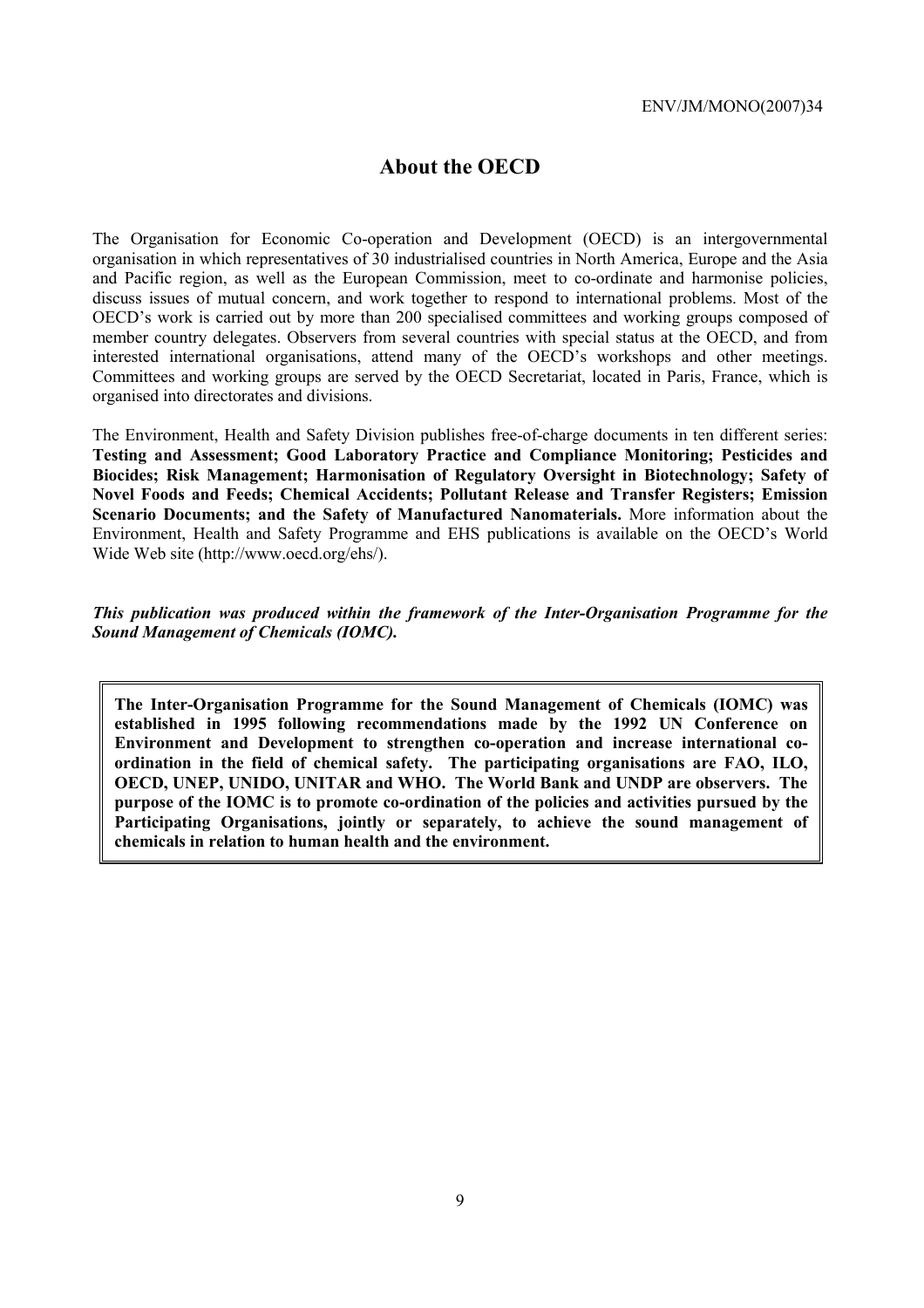ENV/JM/MONO(2007)34

**This publication is available electronically, at no charge.** 

**For this and many other Environment, Health and Safety publications, consult the OECD's World Wide Web site (www.oecd.org/ehs/)** 

**or contact:** 

**OECD Environment Directorate, Environment, Health and Safety Division**

> **2 rue André-Pascal 75775 Paris Cedex 16 France**

**Fax: (33-1) 44 30 61 80** 

**E-mail: ehscont@oecd.org**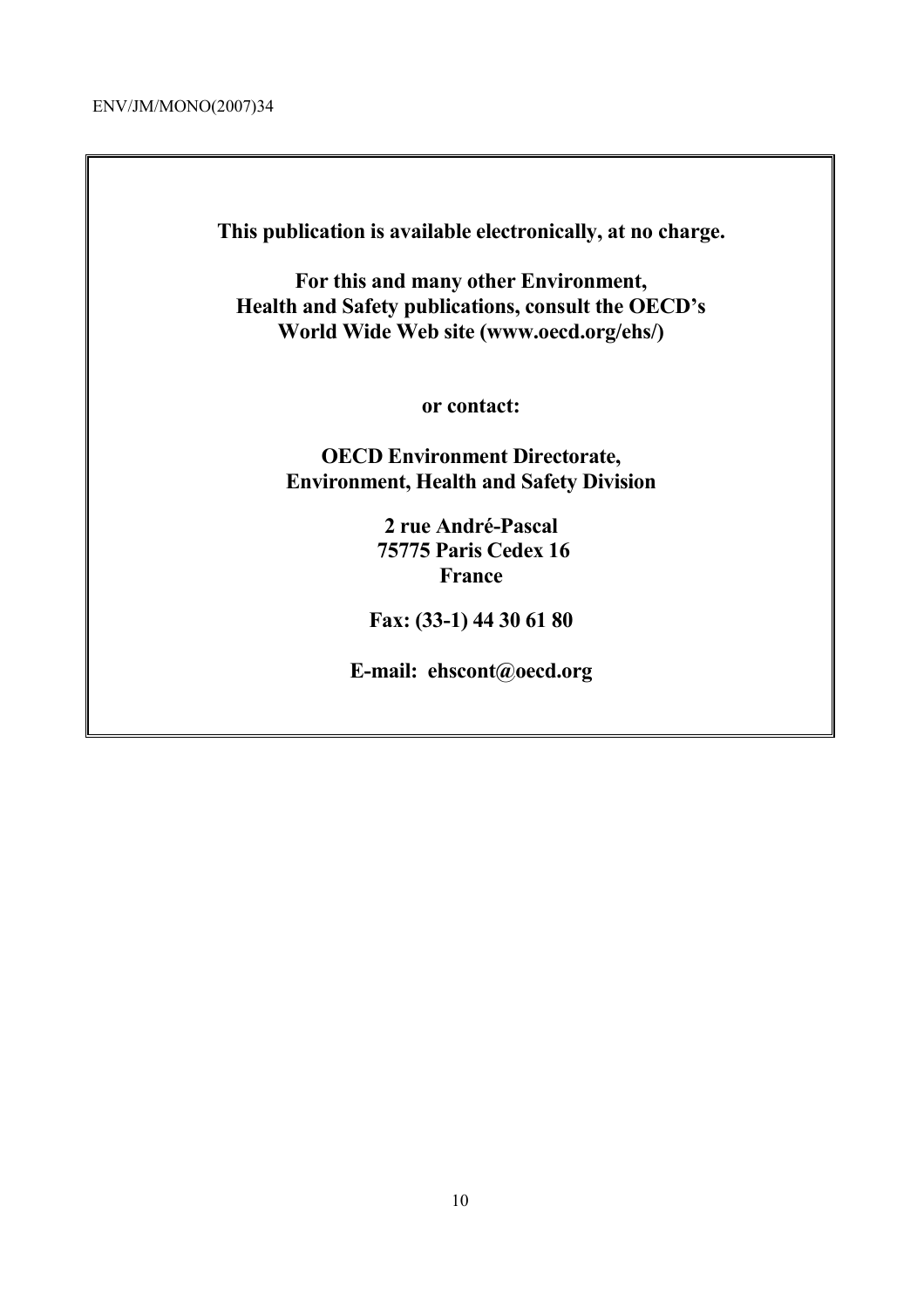## **FOREWORD**

 This document presents the peer review report for the validation of the Hershberger Bioassay, preceded by the agreement of the Working Group of the National Coordinators of the Test Guidelines Programme (WNT) on the follow up of the PRP report.

 The peer review was managed by an independent consultant. The National Coordinators proposed peer reviewers but the final composition of the independent peer review panel was decided by the consultant. The panel included 5 peer reviewers who had been proposed by Germany, the European Commission and the United States, and one observer involved in the validation. The role of the observer was to respond to technical questions related to the validation. The peer reviewers were requested to send declaration of interests to the consultant. The documents submitted to the peer review panel were posted on the OECD public website and consisted of the validation reports (phase 1 report, draft phase 2 report and draft phase 3 report) and their annexes, a draft Background Review Document, the preliminary draft Test Guideline for the Hershberger Bioassay, references to peer reviewed publications and a Secretariat document explaining how the 8 OECD validation criteria and principles had been addressed.

 This document is published on the responsibility of the Joint Meeting of the Chemicals Committee and Working Party on Chemicals, Pesticides and Biotechnology. The opinions expressed and arguments employed herein do not necessarily reflect the official views of the Organisation or of the governments of its member countries.

Contact for further details: Environment, Health and Safety Division Environment Directorate Organisation for Economic Co-operation and Development 2, rue André-Pascal 75775 Paris Cedex 16, France

Tel : 33-1-45-24-16-74 Fax : 33-1-45-24 16-75 E-mail : env.edcontact@oecd.org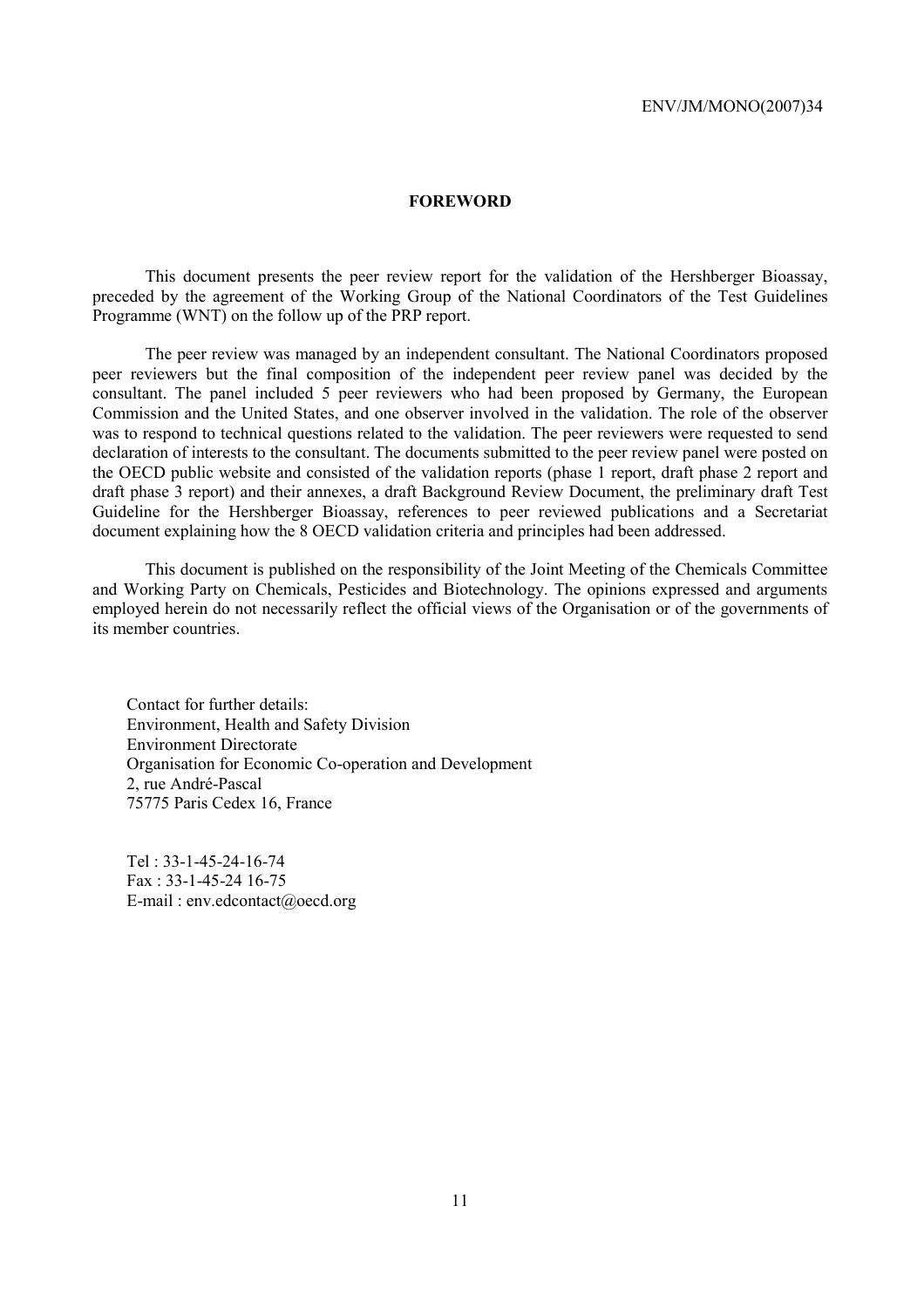# **Agreement of the Working Group of the National Coordinators of the Test Guidelines Programme on the Follow up of the Peer Review Report**

The peer review summary report of the validation of the Hershberger bioassay was submitted for information at the 19<sup>th</sup> meeting of the Working Group of National Coordinators of the Test Guidelines Programme (WNT) in March 2007. To follow up on the peer review, the WNT agreed that some recommendations for additional work/guidance need to be addressed, such as characterization of the rate of false positives, differentiation of a positive from a negative test, guidance on dissection. The WNT requested that the Validation Management Group for Mammalian Testing addresses technical issues, raised by the Peer Review Panel (PRP) or by the WNT, and proposes solutions to solve them.

Provided that the recommendations of the PRP are addressed and considering the benefit of the Hershberger bioassay for the screening of compounds that have androgen agonist, antagonist, or 5αreductase inhibitor activity, the WNT agreed to proceed to the development and finalisation of the draft Hershberger bioassay Test Guideline, and agreed that both the immature and the castrate model should be included in the Test Guideline.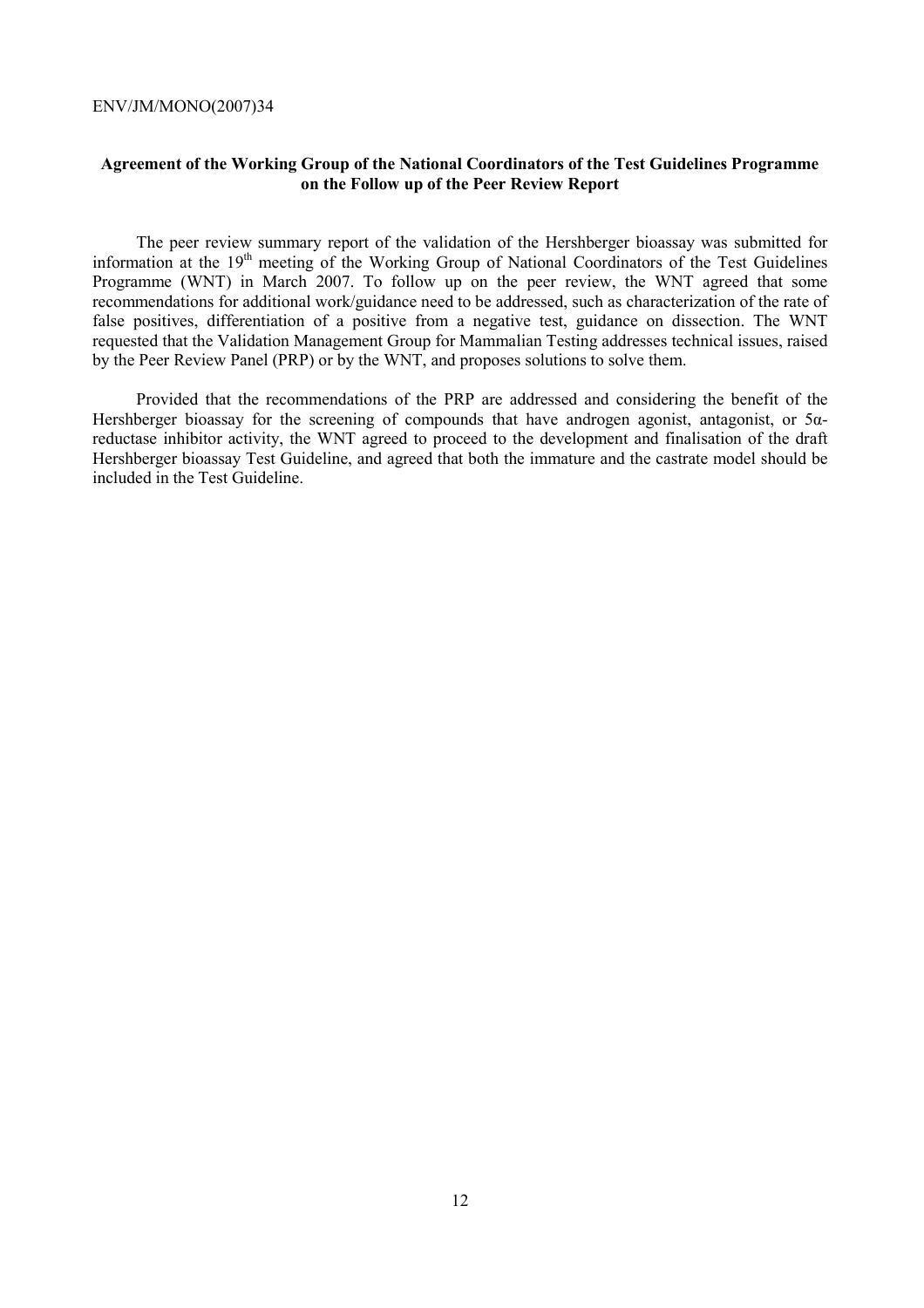## **Summary**

1. The peer review panel (PRP) was constituted in September 2006 to provide a review of the test method validation of the Hershberger Assay, to evaluate the data collected, and to address specific criteria outlined in the OECD GD34 document entitled "Guidance Document on the Validation and International Acceptance of New or Updated Test Methods for Hazard Assessment". On page 23 of OECD GD34 there are eight (8) specific criteria that must be addressed by the laboratory charged with validating the Hershberger Assay. These criteria were developed by an Expert Group of the National Coordinators of the Test Guidelines Programme. The PRP consisted of 5 international experts qualified to review the Test Method Validation of the Hershberger Assay. In addition, the PRP was augmented by an observer, who assisted the PRP in their review and responded to any technical questions that were raised by the panel members.

2. The Hershberger bioassay is intended to detect androgen agonists, antagonists, and  $5\alpha$ -reductase inhibitors. Validation studies of this test method have been performed under the OECD Test Guidelines Programme. The peer review package submitted to the panel included the 3 validation reports, the draft test guideline, and a Secretariat document to support the peer review panel. In addition, panel members were provided with a draft background document entitled "Draft Hershberger Background Review Document" that was developed for Dr. Gary Timm of the US EPA. The panel members were given approximately 2 months to review the appropriate material and provide written responses to each of the eight (8) questions. The answers were compiled and several versions of the written responses were reviewed by each panel member prior to finalizing this report. Conference calls were arranged so that panel members could discuss various aspects of draft versions of this document and address areas requiring revision. This report presents the combined PRP responses to each of these charge questions.

3. While not specifically requested, several members of the PRP elected to provide some comments on the Test Guideline itself, in addition to answering the specific charge questions. While it is recognized that the Test Guideline is only a preliminary draft, these comments are included and summarized in a separate section at the end of this report.

4. The document provided to the PRP included a description and comprehensive summary of the study results for Phase-3 of the OECD validation of the rat Hershberger bioassay. It contained background on how the validation study was organised and performed, the standardised protocols used, detailed summaries and statistical analyses of the data, and the conclusions drawn from the studies. Phase-3 consisted of coded studies with two androgen agonists (at two dose levels each), three androgen antagonists (one of them at one dose level and the other two at two dose levels), and two negative reference chemicals (at one dose level each). A single protocol was used for the agonist studies based on direct administration of the agonists and statistically significant increases in the target tissues versus an untreated control. Similarly, a single protocol was used for the antagonists based on coadministration with a reference androgen and statistically significant decreases in the target tissues versus the reference androgen group as the control. The negative reference chemicals were tested by both protocols. The laboratory-testing portion of this phase was conducted between the 2nd and 4th quarter of 2004 and the last reports were obtained in the 1st quarter of 2005. As noted above, the PRP was also provided with a background document entitled "Draft Hershberger Background Review Document" that contained literature for 15 validation studies. However this document was sent to the PRP late in the overall review process (January, 2007), and was not reviewed by all panel members.

5. Regarding the overall validation exercise, the final conclusions and the views of the PRP are divided into broad groups. There were some differences expressed regarding the various components of the project. The PRP was not able to reach consensus on every aspect of the issue of the validation status of the Hershberger Assay. For example, there was general agreement that the validation exercise was successful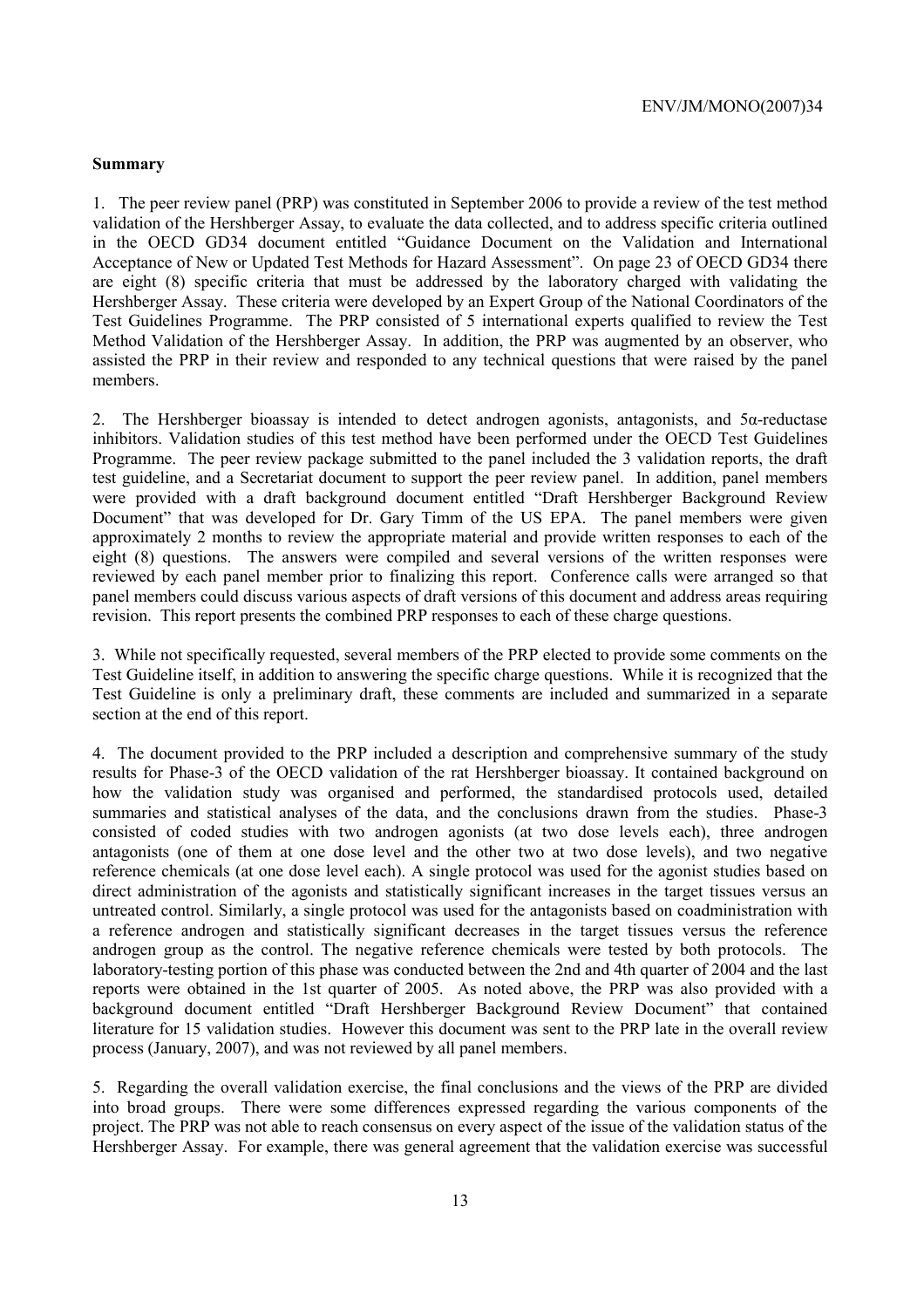## ENV/JM/MONO(2007)34

in detecting strong agonists. The lack of inclusion of weak agonists in the validation exercise was seen as a weakness by one panel member. However, strong agonists were identified at low dose levels. The use of only 2 negatives in the validation study was also viewed as a weakness by several panel members; however some members noted the extensive presentation of negative data in the background document that was provided as part of the review package. All panel members felt that the document describing the validation could have benefited from inclusion of historical data presented in tabular form for all agents, but especially those that tested as negatives in the assay. This information was available in the background document, which had not been peer reviewed and was not in a form that was easily accessible or utilized by all panel members.

6. In general, the PRP agreed that Hershberger assay could be effectively used as a screening assay for detecting compounds that have androgen agonist, antagonist, or 5α-reductase inhibitor activity. The transferability of the methods among laboratories has been documented, and it appears that differences among laboratories will not impact the ability to detect compounds with androgen receptor agonist or antagonist activity. The test was considered very sensitive for detecting strong antiandrogens, although there was a fairly high incidence of false-positive responses for the negative controls tested. However, at least one panel member noted that the positive results in some of the tissues for the negative reference chemicals analyzed in the assay do not preclude successful validation of the assay. One panel member noted that the stated purpose for this test is to serve as a screen. In that regard, screens are characterized by high false positive rates because their purpose is to identify compounds that require further analysis for the question raised. Screens serve as an initial evaluation and, therefore, it is preferable to falsely include a compound in the group requiring further analysis rather than falsely exclude it. Inclusion of historical data for agents that tested negative would have strengthened the validation document.

7. The PRP also noted that high dose exposures were able to yield results with excellent agreement among the laboratories. There was some disagreement among the PRP regarding the necessity for sensitivity at low doses. One member felt that sensitivity at low doses was a primary requirement since it was his understanding, based on statements in the OECD document, that the need for assay validation arose "from concerns that ambient levels of natural and industrial chemicals may interact with the endocrine system" (first paragraph (i), page 6 of summary of the surgical castrate model protocol, phase 3). In contrast, the other panel members felt that the screening nature of the assay allowed for the use of doses as high as the MTD, and thus did not feel that sensitivity at low doses was essential. Additionally, these panel members did not consider that the purpose of the assay was to address ambient levels of natural and industrial chemicals. One panel member noted that the less than optimal agreement among laboratories for the lower doses did not present an obstacle to validating this test because there was good agreement for the high doses. The panel member noted that the purpose of this test is not to make a quantitative evaluation, but a qualitative one and, therefore, the test is able to achieve its goals.

8. Overall, the majority of the PRP felt that the Hershberger assay was considered to be likely the best available *in vivo* assay for detecting strong androgen receptor agonists and antagonists, and when coupled with *in vitro* AR binding and transactivation assays, should allow a high confidence of identifying compounds that are potent or weak-acting androgen receptor agonists and antagonists. The panel cautioned, however, that *in vitro* binding and transactivation assays do not take into account absorption, distribution, metabolism and elimination processes that may be critical for a positive outcome *in vivo*. However, if a compound is positive in the Hershberger assay and also positive in *in vitro* assays this does add to the weight of evidence. One panel member felt that the absence of weak agonists in the validation test precluded the ability of this assay to be considered validated for weak agonists. Other panel members noted that there is a lack of environmental agents that have weak agonist activity and that weak steroid agonists have been tested successfully numerous times. These panel members pointed out that this information was available in the background document. There was unanimous agreement that data on strong, weak, and negative testing agents should have been extracted from the background document and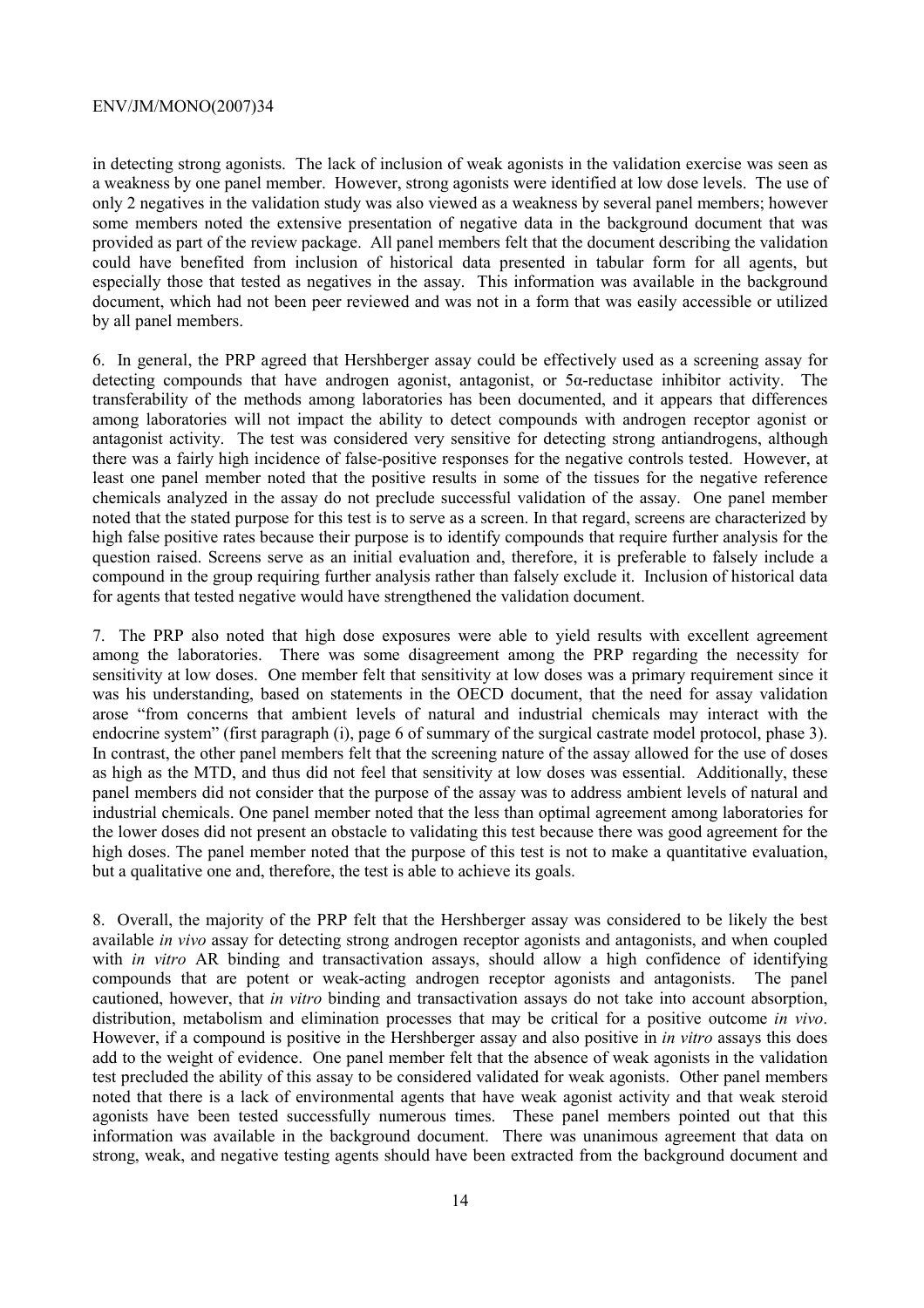presented in a matrix form in the validation document. Inclusion in the validation document of this information would have clearly highlighted the extensive historical data base for this assay and the extent to which assay results for individual agents have been confirmed by other tests. This information would then have supplemented the limited number of agents tested in the validation procedure.

# **Background**

9. The National Coordinators (WNT) agreed to establish a special activity to address the issue of endocrine disruption and develop new Test Guidelines as appropriate. The responsible body was the Task Force for Endocrine Disruptor Testing and Assessment (EDTA). The EDTA agreed to initially pursue efforts to develop and validate Test Guidelines for the uterotrophic assay and the Hershberger assay, and to evaluate enhancements to the current Test Guideline 407. A single Validation Management Group (VMG) was established to manage these projects. Subsequently, the EDTA has begun activities concerning ecotoxicity testing and *in vitro* or non-animal testing also related to the endocrine disruption issue. As a result, the original VMG is now divided into the VMG for mammalian effects assessment (VMGmammalian), the VMG for ecotoxicity testing (VMG-eco) and the VMG for non-animal testing (VMG-NA) to manage the diverse activities and work loads.

10. The need to validate test methods for the detection of chemicals interfering with the endocrine system arises from the concerns that ambient levels of natural and industrial chemicals may interact with the endocrine system and as a consequence possibly elicit reproductive, developmental, and other adverse effects in humans and wildlife. The Hershberger bioassay is a leading candidate for a level 3 *in vivo*  screening assay of the OECD Conceptual Framework to identify potential androgens and antiandrogens. It is rapid and efficient and there is strong evidence for its sensitivity and specificity from the literature.

11. The objective for the Hershberger Bioassay validation programme is to validate a test protocol in order to support the development of a Test Guideline for the detection of chemicals having the potential to act as androgen agonists or antagonists in rats. In the preceding validation Phase-1, a protocol was developed for identification of androgen agonists and antagonists. In Phase-2, the protocol developed during Phase-1 was used to test two further androgen agonists, four weaker androgen antagonists, and a potent 5αreductase inhibitor. The test materials were supplied uncoded at pre-selected dose levels to obtain a doseresponse curve by the participating laboratories. The Phase-2 validation program successfully achieved the goal of demonstrating the reproducibility of the protocol for detecting the weaker androgen agonists and antagonists, as well as the potent 5α-reductase inhibitor.

12. After successful completion of the Phase-2 validation testing, the Phase-3 validation was initiated. Coded substances were tested at one or two predetermined dose levels to exclude possible investigator bias. The same dose levels were used by all participants to further substantiate inter-laboratory reproducibility. The dose levels for the agonists and antagonists had already been used in the previous Phase-1 and Phase-2 test series or were derived from the Phase-2 results. In addition, two chemicals anticipated to act neither as an androgen agonist nor as an androgen antagonist were added to give an indication for the specificity of the Hershberger Bioassay. The overall goal of the Phase-3 validation study was to further assess the robustness and reproducibility of the Hershberger Bioassay in a blinded manner.

13. The charge of the PRP was to address specific criteria outlined in the OECD GD34 document entitled "Guidance Document on the Validation and International Acceptance of New or Updated Test Methods for Hazard Assessment".

14. To facilitate review of this report, the eight (8) specific criteria posed to the PRP are listed along with the consensus responses. Additionally, responses to the criteria are also provided from each panel member (attached).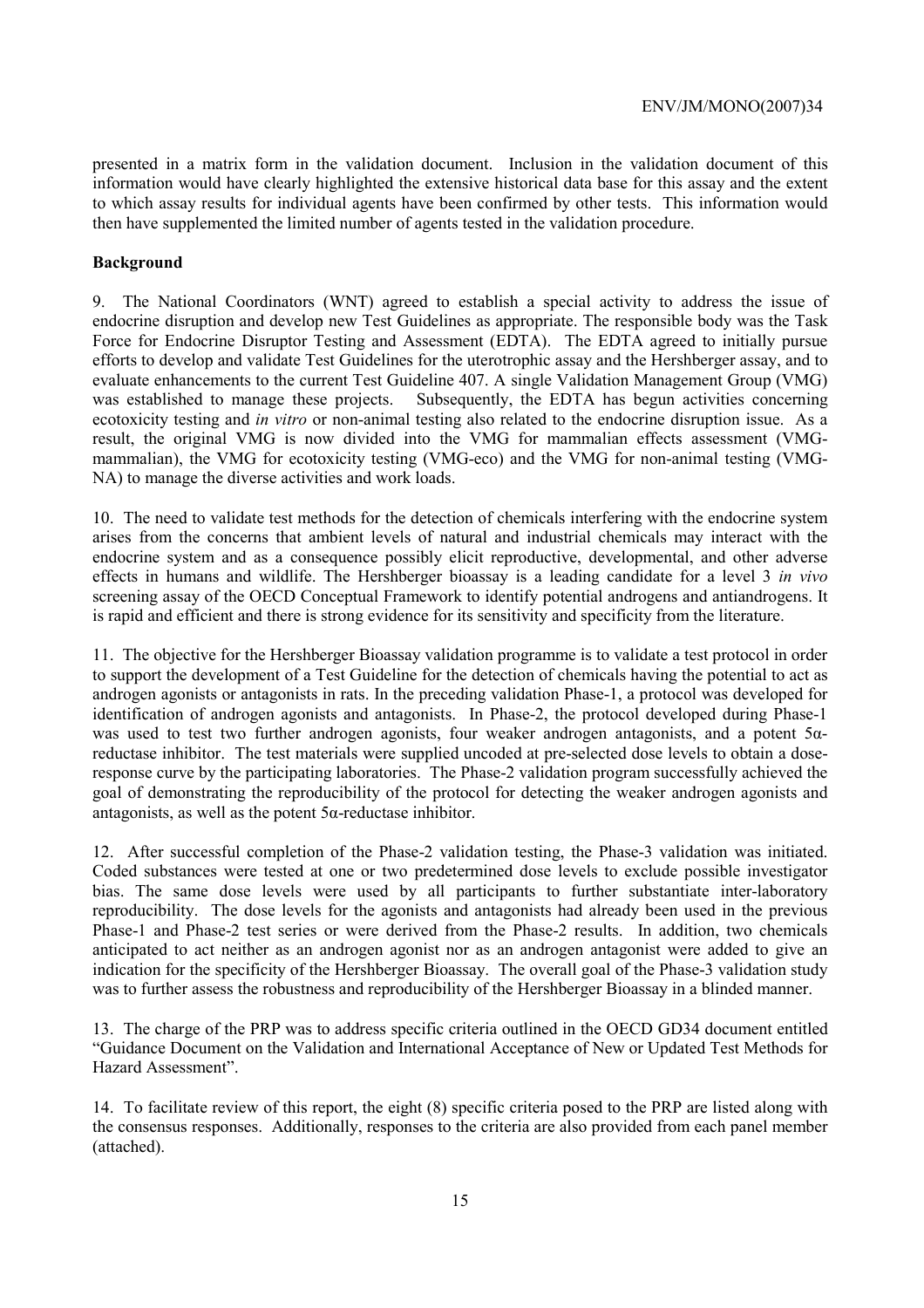## **CRITERIA FOR TEST METHOD VALIDATION – Combined Comments from Members of the Peer Review Panel**

# 1) **The rationale for the test method should be available.**

 This should include a clear statement of the scientific basis, regulatory purpose and need for the test.

## **Criterion Peer reviewers comments on whether these criteria have been met**

In general, there was sufficient rationale for the scientific and regulatory basis for the testing for endocrinedisrupters and the use of the Hershberger assay. For example, a clear statement regarding the rationale for the test is given. The test is designed to specifically identify a chemical as being and androgen receptor agonist or antagonist or 5α-reductase inhibitor. It does not identify chemicals that may interfere with androgen synthesis. Chemicals that interfere with metabolism may be detected through the use of the testosterone treated group.

Emphasis on the use of *in vitro* assays as a preliminary requirement for the initial considerations and experimental design, prior to embarking on the Hershberger *in vivo* assay appears well balanced and in concert with the goals of reducing unnecessary animal experimentation. The value of such *in vivo* studies with respect to metabolic capacities, for strong acting metabolites, is also addressed in the validation report.

It is stated that any positive outcome in the Hershberger Bioassay should normally be evaluated using a weight of evidence of approach, including *in vitro* assays such as the androgen receptor and *estrogen* receptor binding and transcriptional activation assays, as well as any *in vivo* data that may be available. This is rightly so due to "non-specific" effects that may occur at high doses.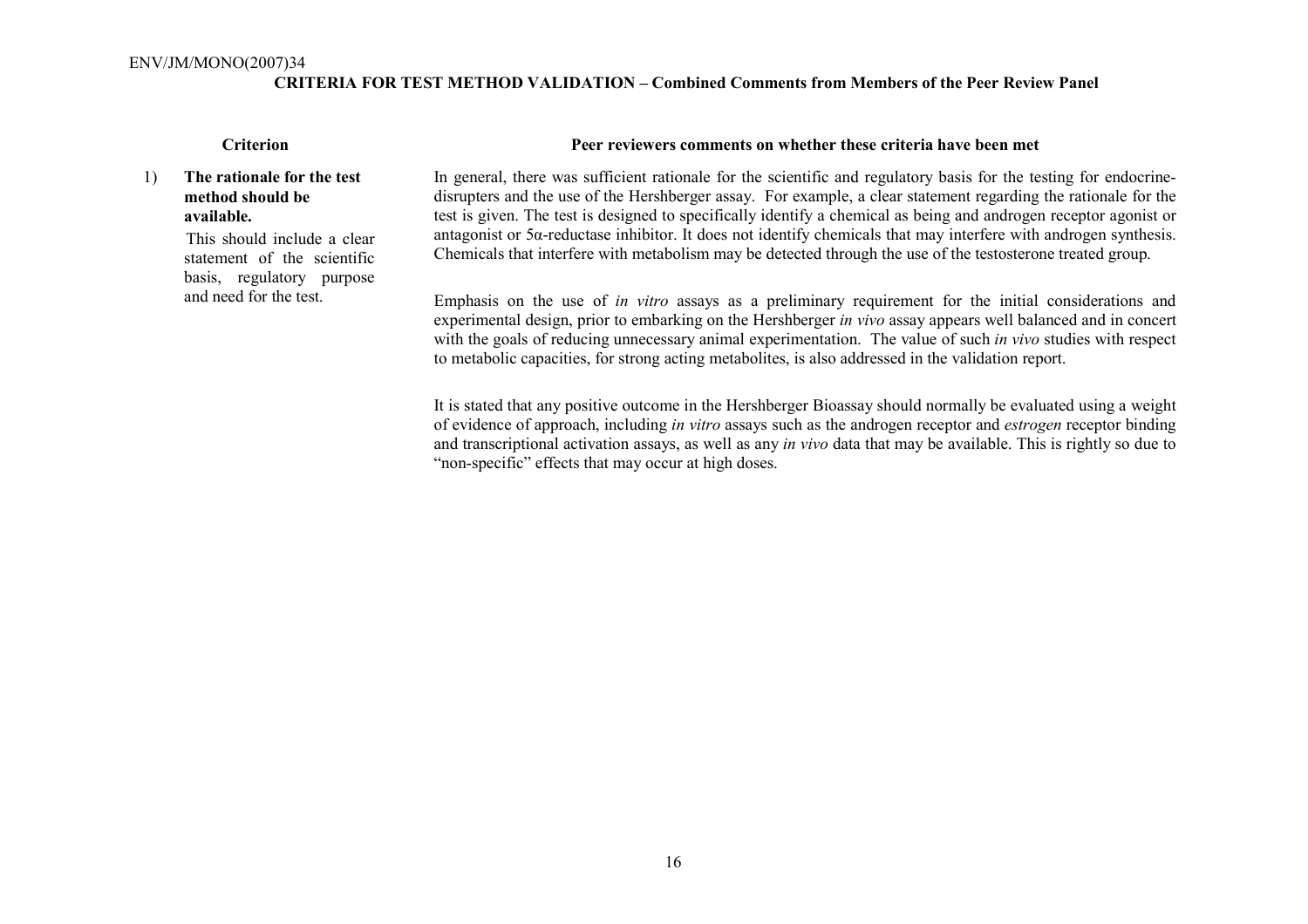# 2) **The relationship between the test method's endpoint(s) and the (biological) phenomenon of interest should be described.**

 This should include a reference to scientific relevance of the effect(s) measured by the test method in terms of their mechanistic (biological) or empirical (correlative) relationship to the specific type of effect/toxicity of interest. Although the relationship may be mechanistic or correlative, test methods with biological relevance to the effect/toxicity being evaluated are preferred.

## **Criterion Peer reviewers comments on whether these criteria have been met**

The Hershberger Bioassay raises a clearly and narrow defined question that can be answered with the methods used. The assay is relevant for identification of androgen receptor agonists/antagonist, and apparently potent 5α-reductase inhibitors based on the data presented in the validation report. Alterations in androgen-dependent reproductive tissue weights are sensitive and relevant markers for androgen agonists, which will produce an increase in the androgen-dependent tissue weights, or androgen receptor antagonists, which will produce decreases in the androgen-dependent tissue weights in the presence of low-levels of an androgen receptor agonist such as methyl testosterone. For the compounds evaluated, the test is very sensitive for detecting antiandrogens.

There were no weak-acting androgen receptor agonists evaluated to effectively evaluate the ability of the assay to detect weak-acting compounds; however, the potent androgen receptor agonists were detected at the "lower" doses. It was the opinion of one panel member that this test guideline may be appropriate to screen for moderate to strong androgen receptor (ant)agonists, when considering all five tissues together, but not weak to moderate androgen receptor (ant)agonists. Other panel members disagreed. One member noted that two weak antagonists, p-p'-DDE and Linuron, were tested and gave a positive result in the assay and felt that the necessity for weak antagonists to be tested a low dose levels if a positive response is seen at a higher dose level is questionable. Another member noted that the Hershberger Bioassay is a screening assay. The objective is not to determine a NOEL. As a screening assay doses up to the maximum tolerated dose should be acceptable. The test methods for this assay are not biologically relevant for questions regarding toxicity. The majority opinion was that the Hershberger assay is likely the best available *in vivo* assay for detecting androgen receptor agonists and antagonists, and when coupled with receptor binding assays, should allow a high confidence of identifying compounds that are potent or weak-acting androgen receptor agonists and antagonists. However, *in vitro* binding and transactivation assays do not take into account absorption, distribution, metabolism and elimination processes that may be critical for a positive outcome *in vivo* and thus, *in vitro* assays alone should not be used to evaluate compounds.

The validation report could have made more correlations to the expected effects in humans given the mode of action of the chemicals detected in the Hershberger assay. However, this does not significantly impact the quality of the validation report since there is sufficient data in the scientific literature illustrating correlations between effects in test animals and humans, particularly with pharmaceutical agents.

The choice of rat accessory sex organs is biologically relevant and mechanistically sensitive and adequate to detect the pharmacological effects of androgen receptor agonists and antagonists and  $5\alpha$ -reductase inhibitors. The use of animals is consistent with the objective of the assay to determine *in vivo* activity and may be included as one of a battery of tests to screen for endocrine disrupting activity. The strength of the assay lies in the use of several tissues that allows conclusions to be drawn due to the tissue specific growth responses. A slightly broader definition of an androgen antagonist would include the identification of chemicals which interfere with testosterone synthesis. These substances cannot be identified due to the use of a castration model.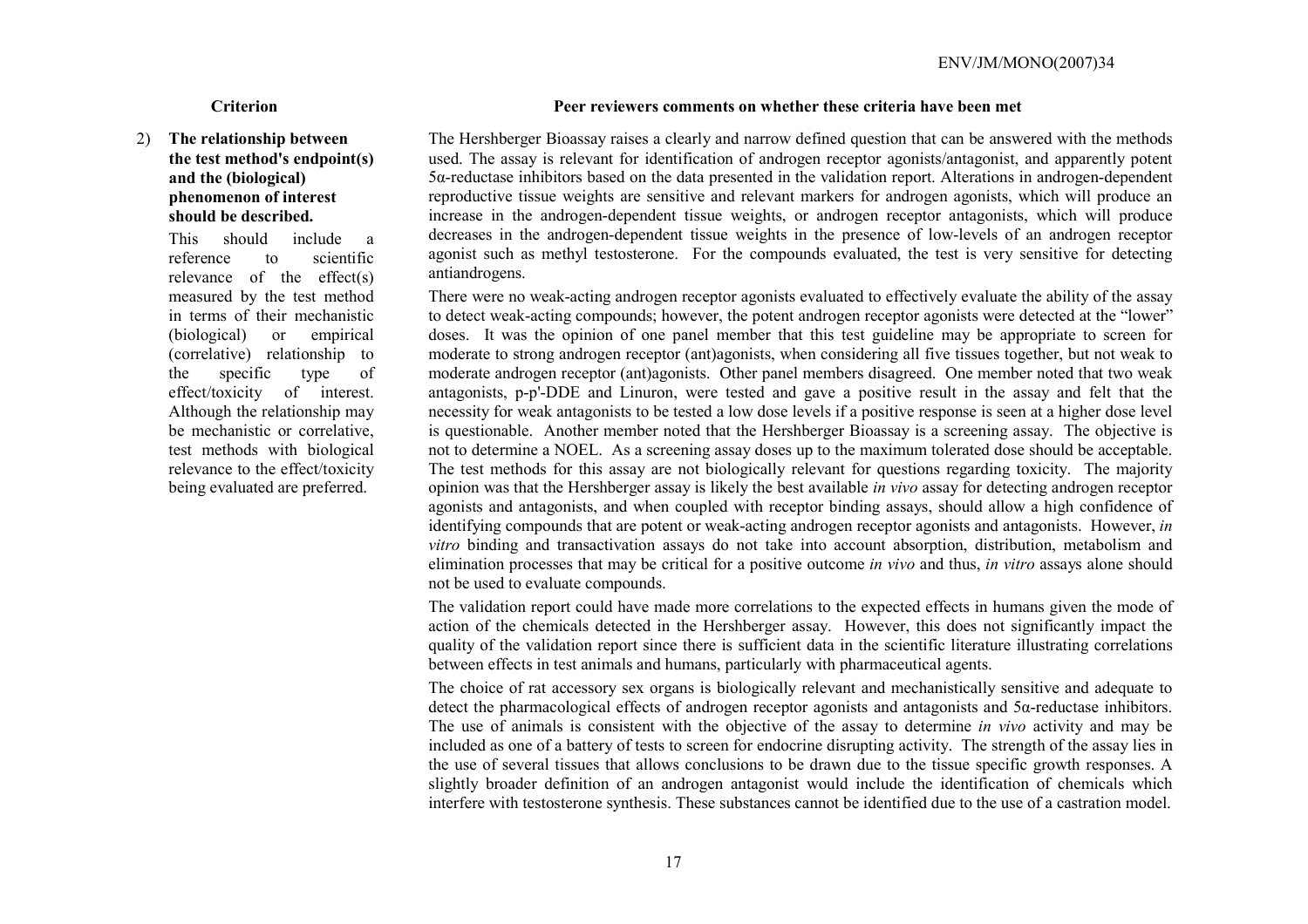# 3) **A detailed protocol for the test method should be available.** The protocol should be sufficiently detailed and should include, *e.g.,* <sup>a</sup> description of the materials needed, such as specific cell types or construct or animal species that could be used for the test (if applicable), a description of what is measured and how it is measured, a description of how data will be analysed, decision criteria for evaluation of data and what are the

criteria for acceptable test performance.

It is not clear if a statistically significant reduction in only one of the tissues weighed would be sufficient to be called a positive signal or outcome? The Test Guideline makes a number of statements with regard to different modes of action having different tissue sensitivities. Clearly, more than one tissue would add to the confidence of the results, but the requirement should be for a statistically significant change in only one organ/tissue weight**.**

> One panel member felt that presentation of the statistical analyses could be improved (e.g., in paragraphs 'reproducibility' and 'predictive capacity') and additional analyses such as ANOVA specific post hoc tests (e.g., Dunnett's and Bonferonni tests) and control of type I error (for a multiple test situation) should be considered. In a teleconference discussing this matter, the technical advisor to the panel noted that an ANOVA combined with a post hoc t-test produced outcomes similar to those when a one-tailed Dunnett's test was used. The technical advisor commented that since this is a screening assay, he was concerned by the possible increase in false positives if a 2-tailed Dunnett's test was used. The panel agreed that an ANOVA combined with a post hoc one-tailed Dunnett's test based on an *a priori* hypothesis was probably a reasonable statistical approach.

> One panel member also commented that with the comparison between observed versus expected effects in phase 3 of the validation study, the data appear to be used very selectively, and without provision of ranges, with respect to numbers of laboratories included and phase comparisons (e.g., TP control [7 labs], flutamide from phase 1 [5 labs], linuron and pp DDE from phase 2 [4 labs]). The panel member questioned why data appeared to be excluded from the other laboratories and other phases.

## **Criterion Peer reviewers comments on whether these criteria have been met**

In general, the protocol is clearly written and comprehensive and the protocols used for each phase of the validation program were sufficient to evaluate the validation report. There are adequate descriptions of the materials, equipment, methodology, acceptable performance criteria and justification of animal numbers. The description of data analysis is comprehensive in the use of correct statistical approaches.

18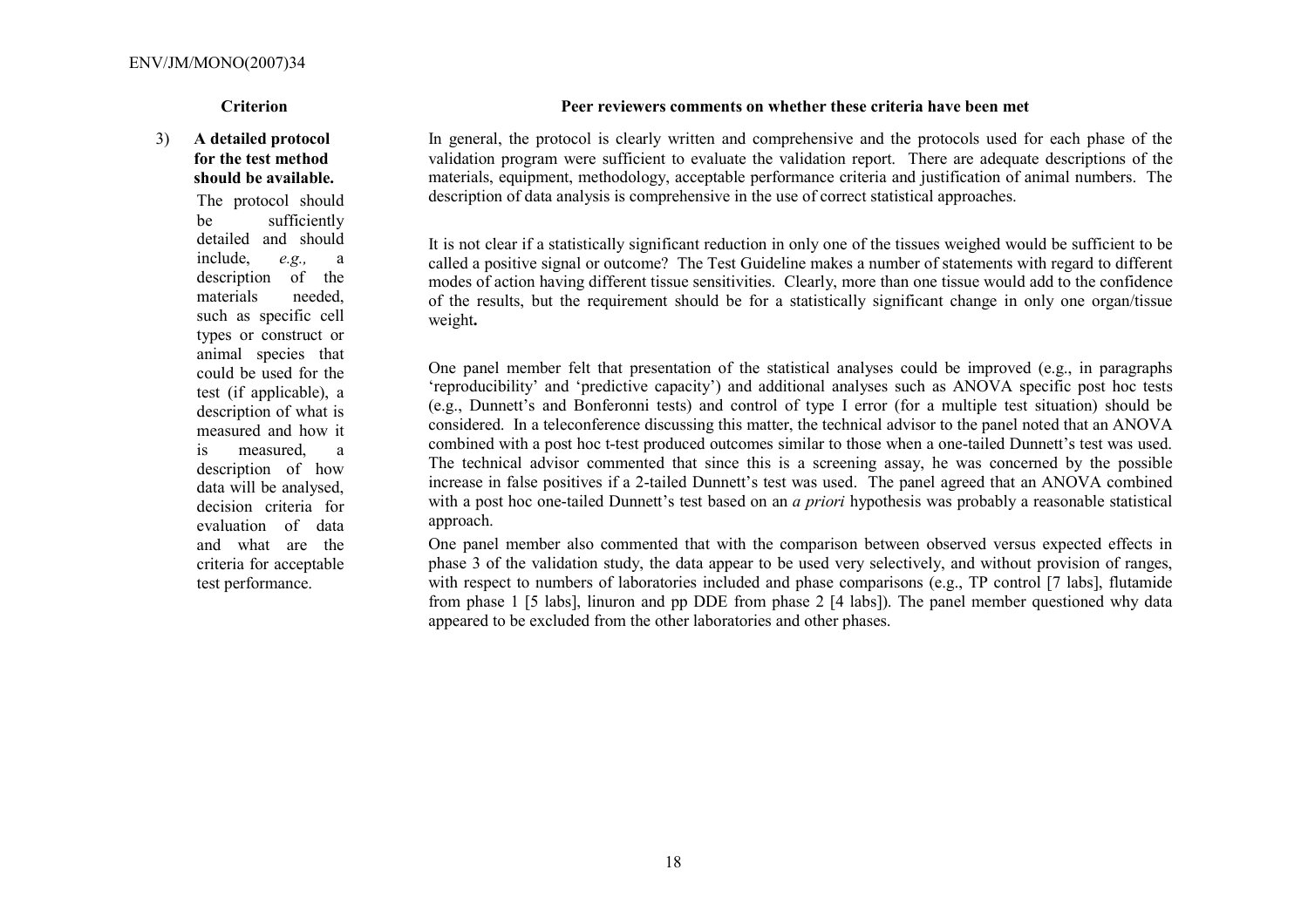# 4) **The intra- and interlaboratory reproducibility of the test method should be demonstrated.**

 Data should be available revealing the level of reproducibility and variability within and among laboratories over time. The degree to which biological variability affects the test method reproducibility should be addressed.

## **Criterion Peer reviewers comments on whether these criteria have been met**

The number of compounds evaluated and the number of different laboratories evaluating the compounds was sufficient to illustrate intra- and inter-laboratory variability/reproducibility. The report was more than adequate in presenting the data in a manner that facilitated review of the validation report. The endpoints of this assay are extremely robust and the inter-laboratory reproducibility is very good. The data presented indicate reproducibility and repeatability for the articles tested**.** This is especially true when high doses were evaluated. Overall, the 3-phase approach of the validation effort was very thorough and provided a sound approach for evaluating the reproducibility among laboratories and over time.

There was not complete agreement among laboratories when the lower doses were evaluated. For example in the phase three study, there was 100% agreement among all laboratories when 160 mg/kg/d DDE was evaluated. There was only 20 to 50% agreement among the laboratories when the 16 mg/kg/d DDE dose was investigated. In the final analysis, this is not a problem because the purpose of the test is to serve as a screen (i.e., we are looking for a no or yes answer).

Panel members noted the high variability among laboratories for some of the measured organ weights. As pointed out in the validation report, it is likely that differences in training may have accounted for some of this variability. One member noted that the ability of the laboratories to perform the protocol differs, as indicated by the CVs of the tissue weights, especially for the fluid filled tissues and that this will have a particularly important impact upon the detection of weak androgen (anti) agonists. Other panel members emphasized the fact that weak agents will have to be tested at high doses, up to the MTD.

Specialised skills are fundamental to the production of accurate results. For example, while the use of immature animals as opposed to mature animals is a refinement, evident problems with the glans penis dissections by individual laboratories indicates that the protocol should give more specific directions in this regard. In view of the report discussion concerning the reduction of this problem, such that the castration date should be well after pnd 42, perhaps the optimum date should also be clearly specified. While there was considerable variability in organ weights among laboratories, the panel members felt that it did not adversely affect the ability of the Hershberger assay to detect androgen receptor agonists and antagonists. The data presented in the validation report suggest that the parameters that were allowed to vary among laboratories (e.g., rat strain, animal husbandry, etc) will not impact the ability to detect chemicals in the Hershberger assay. Appendix 4 would be better presented graphically with the range of variability within each lab clearly shown.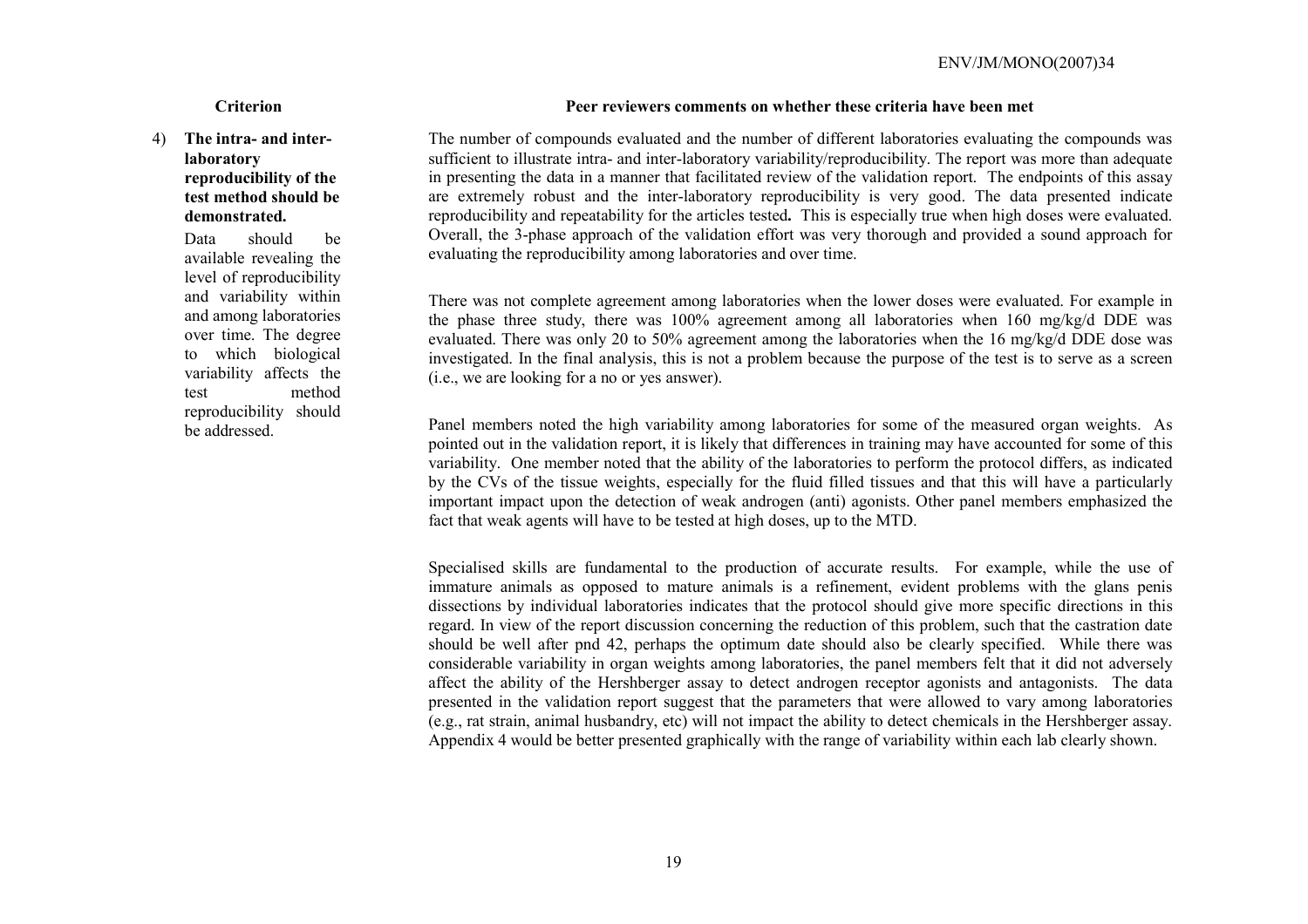## 5) **Demonstration of the test method's performance should be based on the testing of reference chemicals representative of the types of substances for which the test method will be used.**

A sufficient number of the reference chemicals should have been tested under code to exclude bias.

## **Criterion Peer reviewers comments on whether these criteria have been met**

Overall, the performance of the Hershberger assay is adequate for use as a screening assay for detecting chemicals that interact with the androgen receptor and modify androgen signalling. The chemicals selected represented the mode of actions that were identified as important for detection by the Hershberger assay, namely androgen receptor agonists and antagonists. One panel member's opinion was that the phase 3 trial admirably demonstrated the protocol's ability to detect weak androgen receptor antagonists and  $5\alpha$ -reductase inhibitors. As stated in the report, phase I and II did not use coded samples, but phase 3 did. This is appropriate given the specific goals of the different phases of the validation effort.

In general, the chemicals selected were appropriate, except that a weak androgen receptor agonist (e.g., androstenedione, DEHA) was not evaluated. A weak agonist would have provided a greater range of activities for the androgen agonist evaluations. However, since androgen agonists appear to be rare, this may not be a major short fall. Thus, this criticism does not detract from the validation report since multiple dose levels of testosterone propionate, methyltestosterone, and trenbolone were tested. While there was a sufficient number of androgen receptor antagonists evaluated to illustrate the ability of the assay to detect both androgen receptor antagonists, there were not enough negative control substances evaluated. Therefore, there is not sufficient data to characterize the false-positive rate. As indicated in the report, the false-positive rate for identifying antiandrogens is approximately 14% based on the two chemicals presented. However, a more robust evaluation of negative controls would be helpful. Also, it is not clear how compounds that effect testosterone metabolism via increased hepatic enzyme induction, particularly those that induce transient effects, will be detected in the Hershberger assay.

There was unanimous agreement that data on strong, weak, and negative testing agents should have been extracted from the "Draft Hershberger Background Review Document" and presented in a matrix form in the validation document. Inclusion in the validation document would have clearly highlighted the extensive historical data base for this assay and the extent to which assay results for individual agents have been confirmed by other tests. This information would then have supplemented the limited number of agents tested in the validation procedure.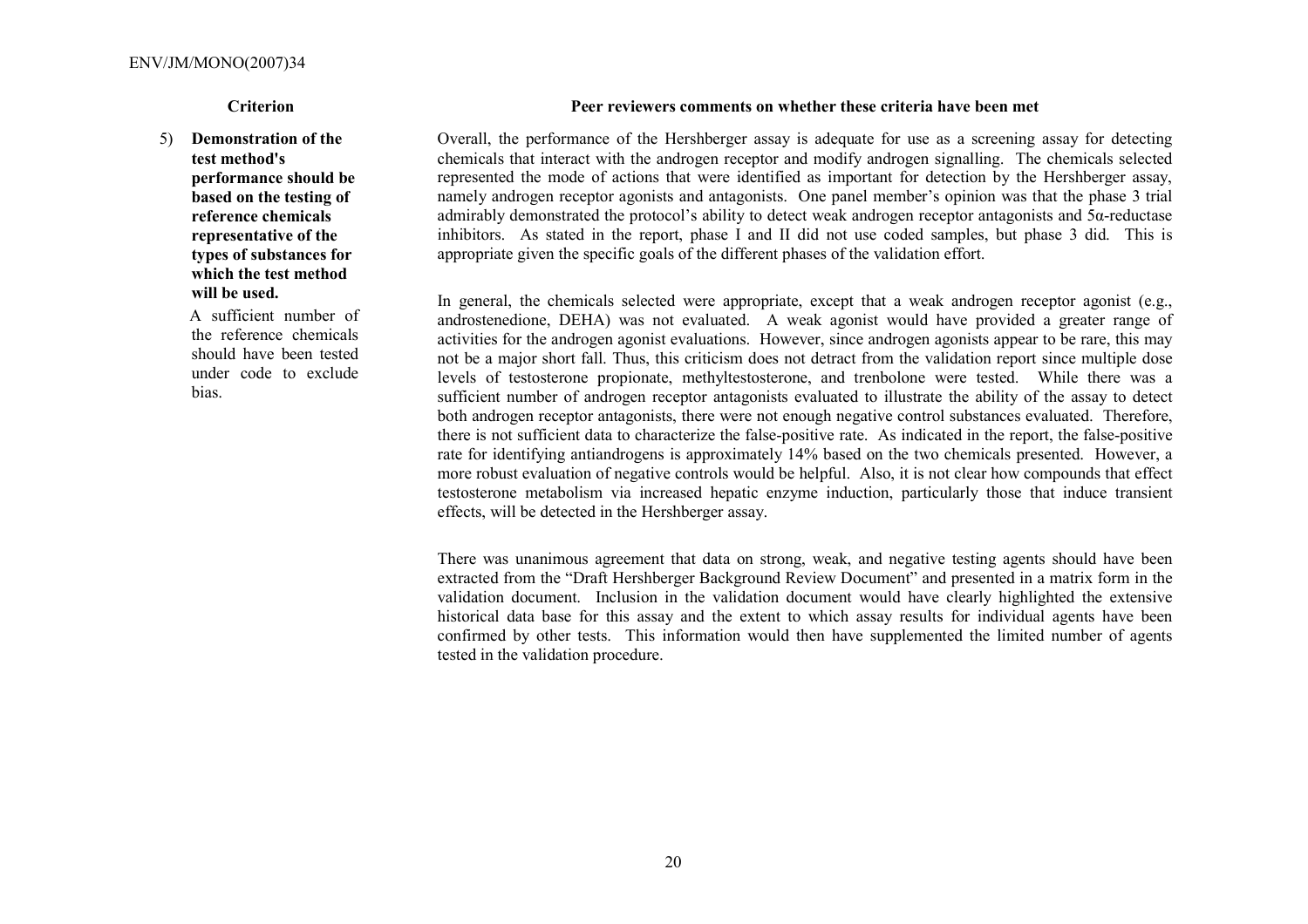6) **The performance of the test method should have been evaluated in relation to relevant information from the species of concern, and existing relevant toxicity testing data.** 

> In the case of a substitute test method adequate data should be available to permit a reliable analysis of the performance and comparability of the proposed substitute test method with that of the test it is designed to replace.

## **Criterion Peer reviewers comments on whether these criteria have been met**

Overall, the discussion of the data in light of the known effects of the test materials was sufficient for evaluation of performance of the Hershberger assay. Comparisons were presented between positive pharmacological outcomes in the Hershberger screen and true adverse effects in developmental studies to indicate the appropriate species was used and the sensitivity of the methods appropriate.

It is recognized that relevant human data on the test materials is typically not available. However, given the understanding of the effects of androgen receptor agonists and antagonists on reproductive organs in both experimental animals and in humans treated with pharmaceutical agents, the data are presented in a way that allows correlation of the data from the validation report to expected effects in humans. Correlations to rodent studies were presented to adequately show consistent effects between the Hershberger assay and the effects expected for the positive control chemicals.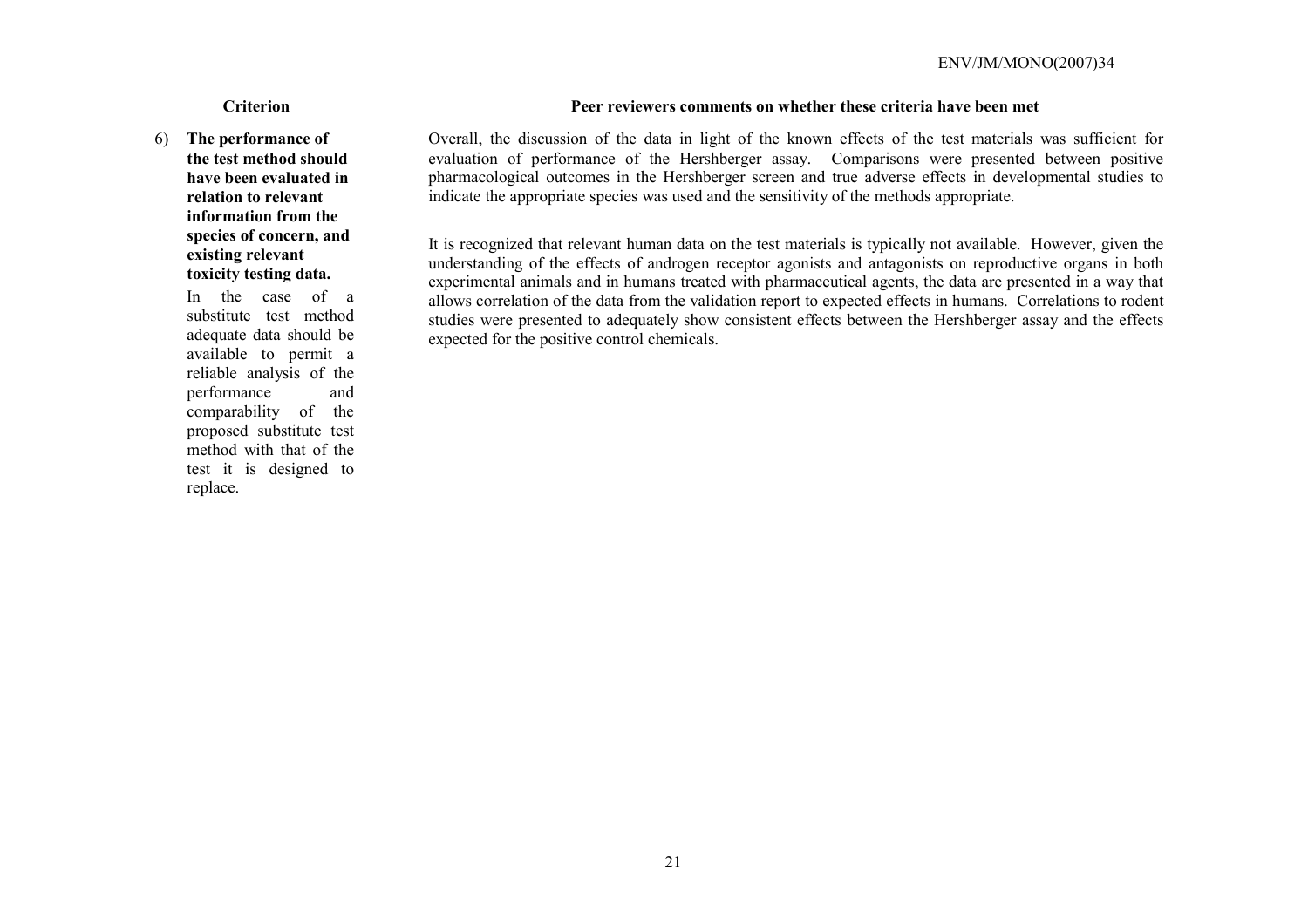7) **Ideally, all data supporting the validity** 

**of a test method should have been obtained in accordance with the principles of GLP.**

 Aspects of data collection not performed according to GLP should be clearly identified and their potential impact on the validation status of the test method should be indicated.

## **Criterion Peer reviewers comments on whether these criteria have been met**

While not all data were collected in accordance with Good Laboratory Practices (GLPs), all appropriate documentation was included, and there appears to be no impact on the validity of the studies. In addition, the results were very consistent among laboratories, and therefore the impact from the laboratories that did not conduct the analyses in accordance with GLPs was not sufficient to raise concerns as to the validity of the validation effort.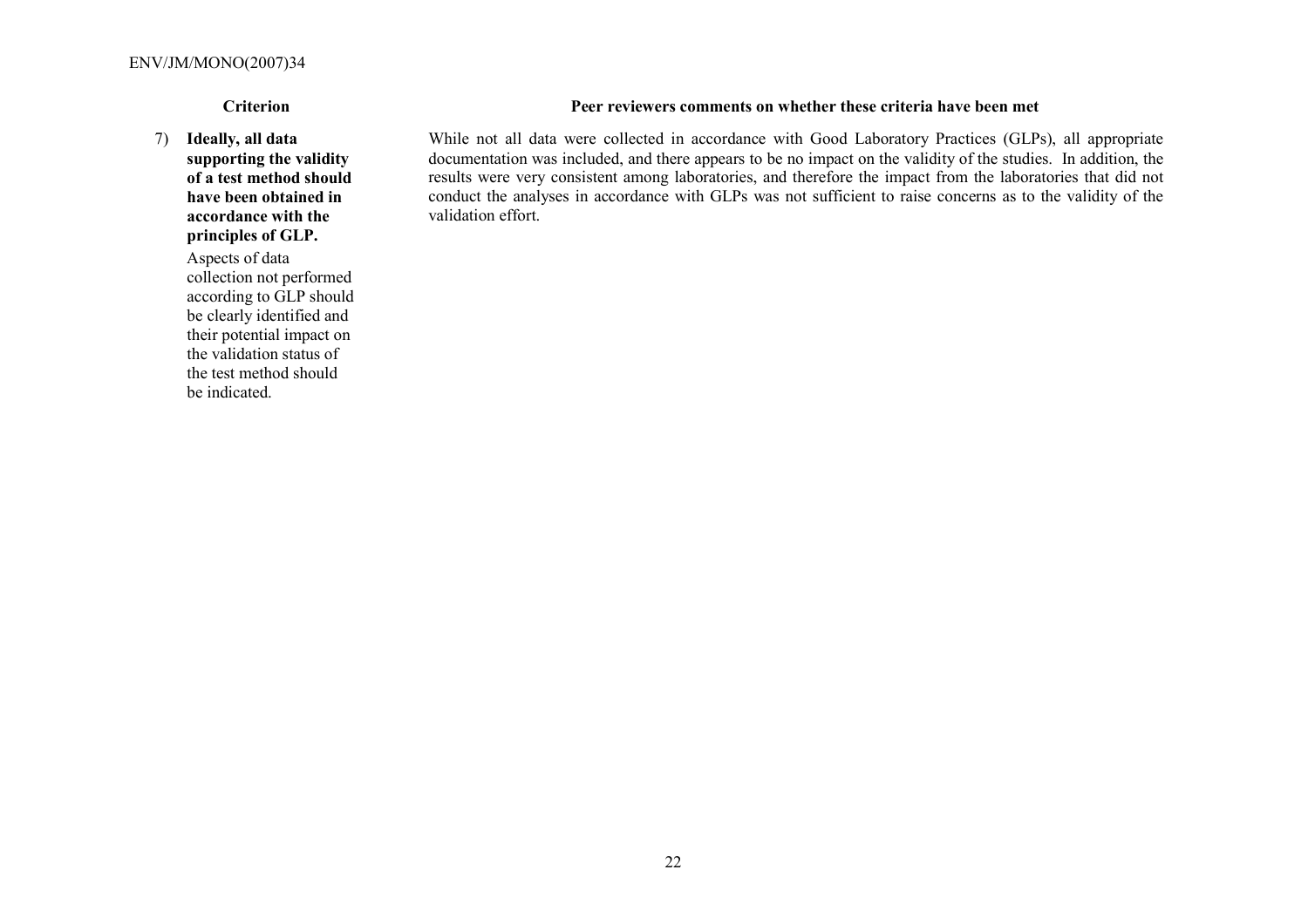8) **All data supporting the assessment of the validity of the test method should be available for expert review.**

> The detailed test method protocol should be readily available and in the public domain. The data supporting the validity of the test method should be organised and easily accessible to allow for independent review(s), as appropriate. The test method description should be sufficiently detailed to permit an independent laboratory to follow the procedures and generate equivalent data. Benchmarks should be available by which an independent laboratory can itself assess its proper adherence to the protocol.

# **Criterion Peer reviewers comments on whether these criteria have been met**

The presentation of the report was adequate to make an assessment and all documentation needed to adequately evaluate the performance of the Hershberger assay was publicly available on the OECD website. However, one panel member noted that aspects regarding the presentation of the statistics that appear to be subjective. Terminology such as 'appropriate' or 'consistent' is regularly used without definition. The statistical presentation could be improved in this regard.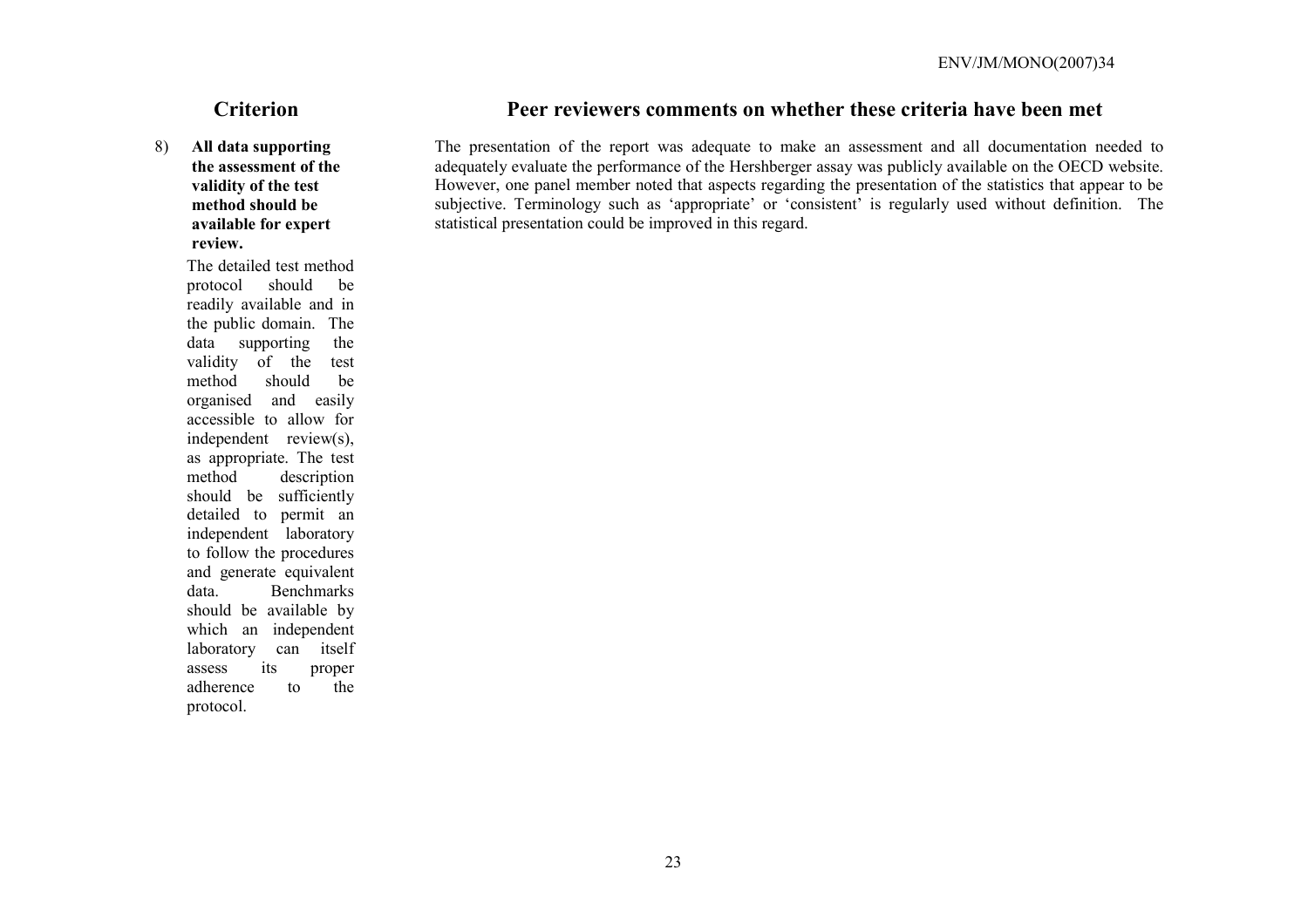## **Recommendations**

- 1. It may be more prudent to reserve the Hershberger Assay for chemicals that are negative in *in vitro* assays. In vitro screening should be the first method of choice for screening. Chemicals which are negative in vitro could then be screened in the Hershberger Assay for possible activity *in vivo* due to influences of absorption, distribution, metabolism and elimination. Prevalence must be considered when screening negatives *in vivo*.
- 2. One important point is that this protocol is not designed to detect substances that interfere with testosterone synthesis.
- 3. As a screen, this test should not be used to determine No Observed Effect Levels (NOELs) for compounds and it is not suitable to be used in risk assessment for quantitative purposes. The Test Guideline calls for the establishment of a NOEL. When only 2 dose levels (plus control) are used, and one is maximum tolerated dose (MTD), it is not clear why establishment of a NOEL is necessary for a pharmacological screen. One might surmise that all that should be required is the demonstration of an appropriate biological signal – not at what dose level this occurs, or does not occur. If the users of the protocol have ensured appropriate dose selection of the high dose to remove confounding toxicity, the achievement of a NOEL should not be required and may actually detract from obtaining reasonable dose response information for the pharmacological effect. References to the use of this assay to determine NOELs should be eliminated.
- 4. Additional work should further characterize the rate of false-positives. There were no weak-acting *androgen receptor* agonists evaluated to effectively evaluate the ability of the assay to detect weak-acting compounds; however, the potent *androgen receptor* agonists were detected at the "lower" doses. The laboratory personnel need further training on handling and dissection of small organs.
- 5. Clear guidance should be given to define the maximum tolerated dose for use in the screening assay and also define how to differentiate a positive test from a negative test.
- 6. The Data Interpretation Procedure needs further discussion/expansion. For example, will positive results trigger more definitive *in vivo* studies? It would be valuable to provide additional guidance around what constitutes a positive response (and vice versa for a negative response). For example, if only one organ weight was affected, would the test still be considered positive? Moreover, some additional guidance around the maximum dose to be administered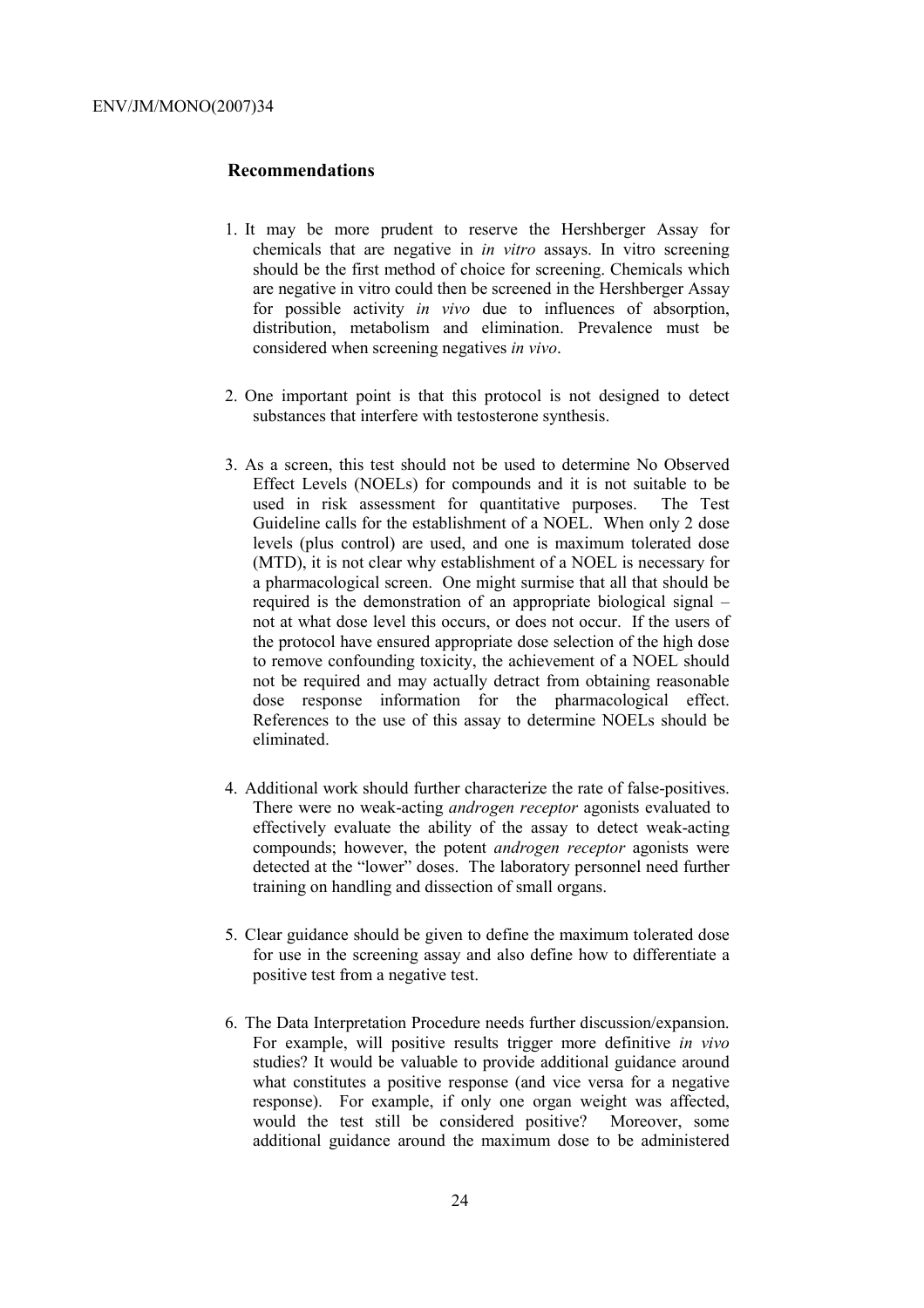should be provided. There is some discussion of dosing at a level to reach an MTD; however, no information was provided as to what constitutes reaching an MTD. It will be particularly important when compounds are negative in the Hershberger assay that they have been dosed up to an MTD

- 7. Dose-response requirements in the designation of a positive response are also an issue. The Test Guideline asks that changes in organ weight in response to the (anti)androgen test articles should be dose– responsive. This needs further discussion in the guidelines. No rationale was provided for these criteria. It is easy to envision circumstances where the low and high dose levels in the screen produce a statistically significant change in organ weights at both levels, but this may be a flat dose-response, or the lower dose may produce a larger response than high dose (for a variety of reasons, including toxicokinetics). This would not negate the finding of a positive signal in the screen, but if a GL requirement for a positive is for dose responsive findings, then such an outcome as described above may not, or would not, be deemed a positive response and this would be an error in a screening battery.
- 8. There was unanimous agreement among panel members that the validation document could have been greatly improved by presentation of data for other tested agents, especially negatives, within the validation document in a table format that presented outcome in the Hershberger assay compared with outcomes in other in vitro or in vivo tests of androgenic activity. This table would be complete with the appropriate reference for each individual study. Inclusion of the range of doses used would be essential. Thus, potential issues as to the usefulness for the assay in correctly detecting negative, weak positives and strong positives would be readily apparent. This table would also provide an immediate answer to the question as to how many negatives have been run through the assay historically. The use of only 2 negatives in the validation study is viewed as a weakness by all panel members. Inclusion of this table in the validation document would have provided the reviewers with the ability to assess the degree to which the assay was historically able to detect negatives, thus decreasing the need to include negatives in the validation assay itself.

# **Comments on the Draft Test Guidelines**

1. The draft guideline is well written, comprehensive and conveys a high scientific and balanced message. Emphasis on the use of *in vitro* assays as a preliminary requirement for the initial considerations and experimental design, prior to embarking on the Hershberger in vivo assay appears well balanced and in concert with the goals of reducing unnecessary animal experimentation. The